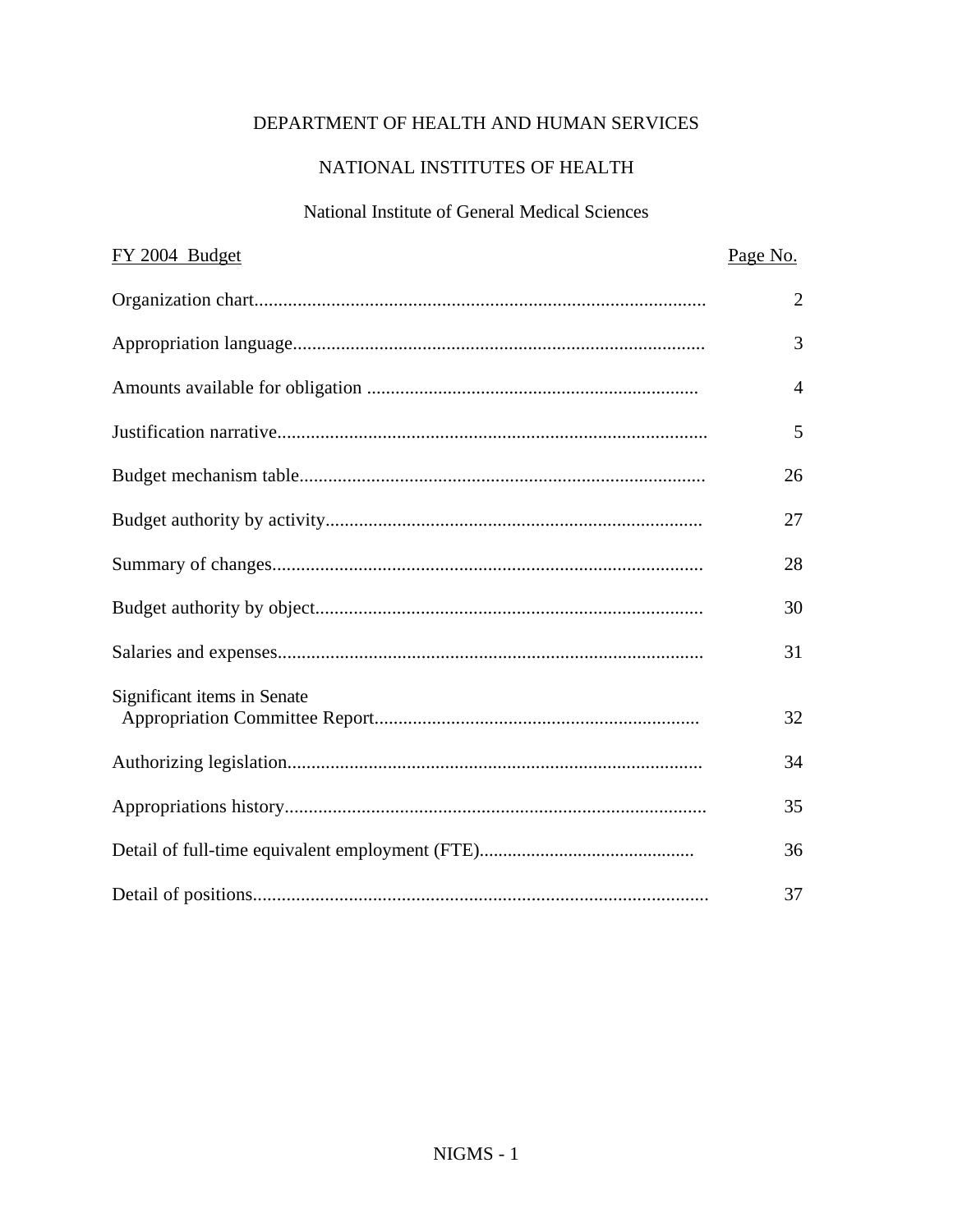NATIONAL INSTITUTES OF HEALTH **NATIONAL INSTITUTES OF HEALTH**

National Institute of General Medical Sciences **National Institute of General Medical Sciences**

Organization Structure **Organization Structure**

<span id="page-1-0"></span>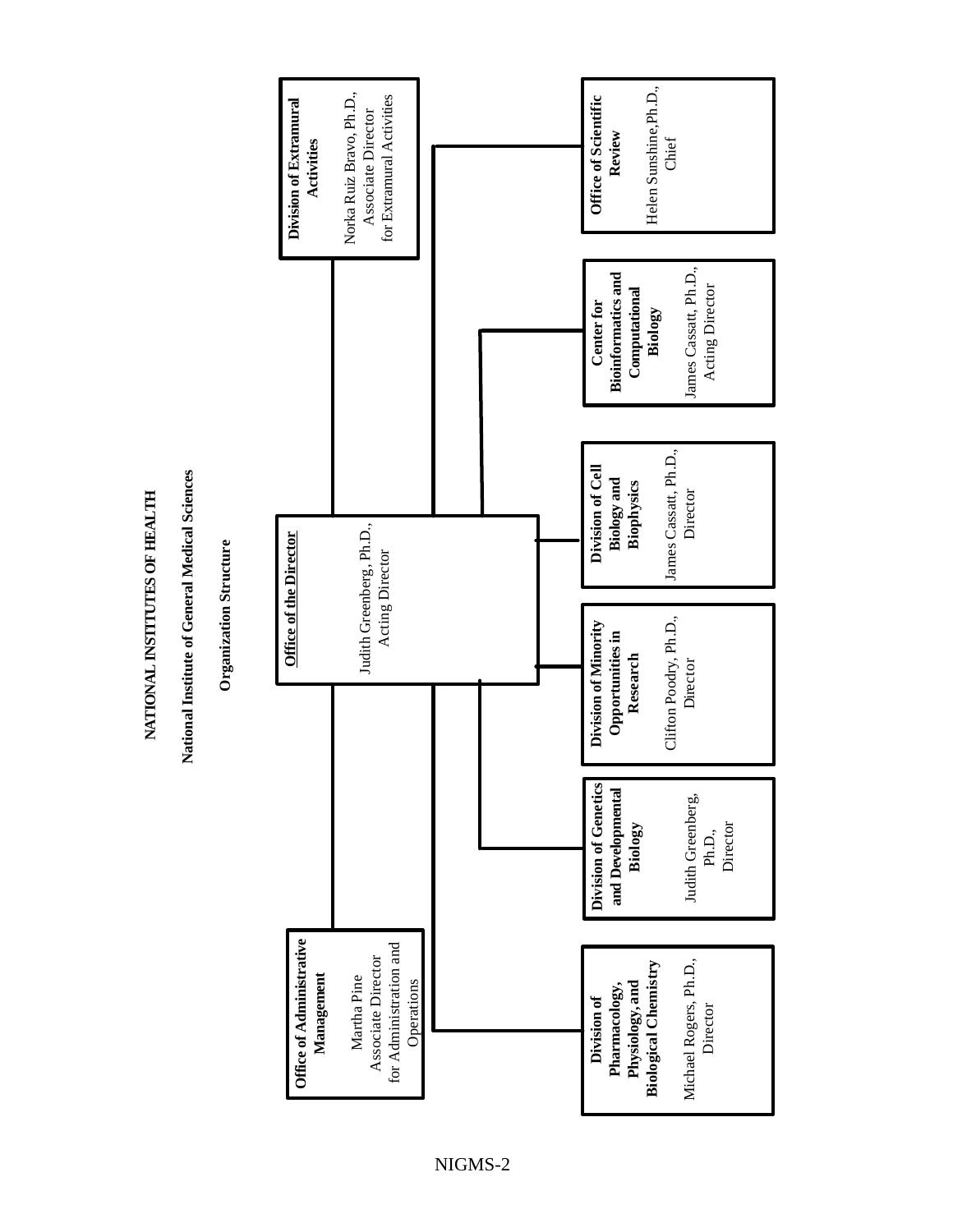## **NATIONAL INSTITUTES OF HEALTH**

National Institute of General Medical Sciences

<span id="page-2-0"></span>For carrying out section 301 and title IV of the Public Health Service Act with respect to general medical sciences, *\$1,923,133,000.*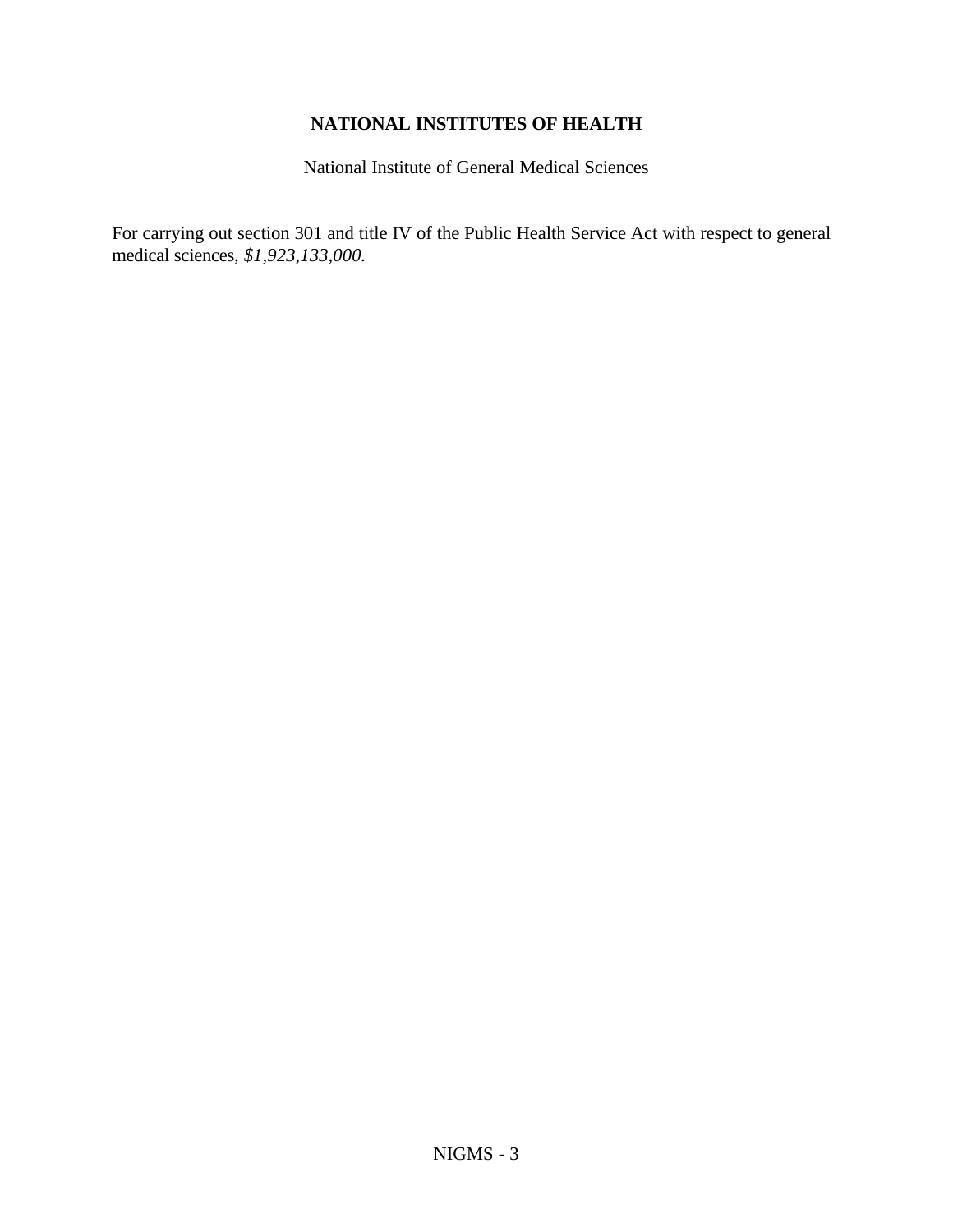#### **National Institutes of Health National Institute of General Medical Sciences**

<span id="page-3-0"></span>

|                                                                                                 | Alliounts Available for Obligation 17 |                 |                 |
|-------------------------------------------------------------------------------------------------|---------------------------------------|-----------------|-----------------|
|                                                                                                 |                                       | FY 2003 Amended |                 |
|                                                                                                 | FY 2002                               | President's     | FY 2004         |
| Source of Funding                                                                               | Actual                                | <b>Budget</b>   | Estimate        |
| Appropriation                                                                                   | \$1,725,263,000                       | \$1,874,243,000 | \$1,923,133,000 |
| <b>Enacted Rescissions</b>                                                                      | (464,000)                             | (0)             |                 |
| Subtotal, Adjusted Appropriation                                                                | 1,724,799,000                         | 1,874,243,000   | 1,923,133,000   |
| Real transfer to:<br>Other HHS Agencies through Secretary's<br>one-percent transfer authority   | (1,863,000)                           | (0)             | (0)             |
| Comparative transfer from:<br>Fogarty International Center for<br>International Services Branch | $\Omega$                              | 0               | 0               |
| Comparative transfer to:<br>Office of the Director for program changes                          | (180,000)                             | (195,000)       | (0)             |
| National Institute of Biomedical Imaging<br>and Bioengineering                                  | (25,000,000)                          | (25,000,000)    | (0)             |
| Subtotal, adjusted budget authority                                                             | 1,697,756,000                         | 1,849,048,000   | 1,923,133,000   |
| Unobligated Balance, start of year                                                              | 0                                     | O               | 0               |
| Unobligated Balance, end of year                                                                | 0                                     | 0               | 0               |
| Subtotal, adjusted budget authority                                                             | 1,697,756,000                         | 1,849,048,000   | 1,923,133,000   |
| Unobligated balance lapsing                                                                     | (46,000)                              |                 |                 |
| Total obligations                                                                               | 1,697,710,000                         | 1,849,048,000   | 1,923,133,000   |

#### **Amounts Available for Obligation 1/**

1/ Excludes the following amounts for reimbursable activities carried out by this account: FY 2002 - \$231,000 FY 2003 - \$250,000 FY 2004 - \$250,000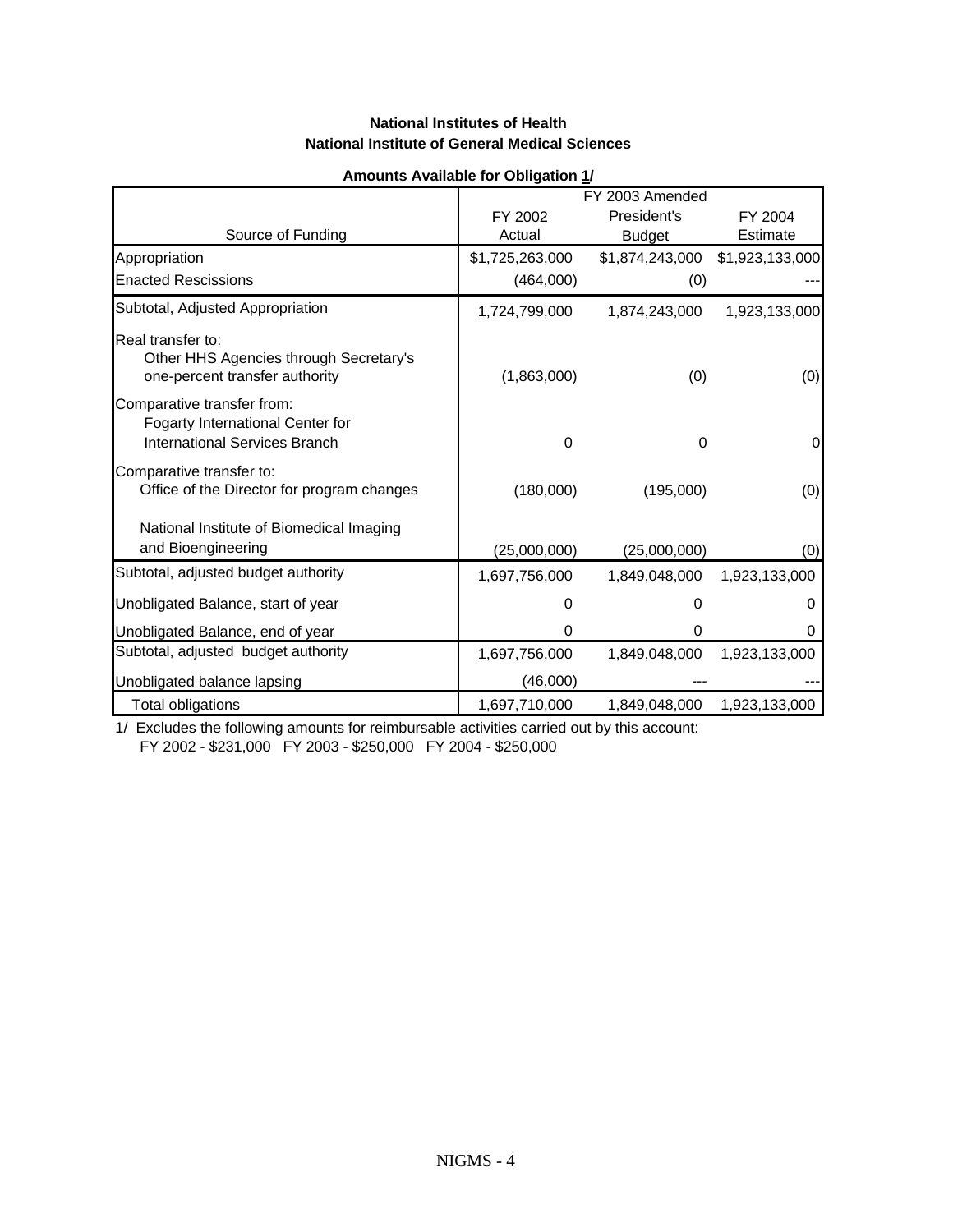### **Justification National Institute of General Medical Sciences**

<span id="page-4-0"></span>\_\_\_\_\_\_\_\_\_\_\_\_\_\_\_\_\_\_\_\_\_\_\_\_\_\_\_\_\_\_\_\_\_\_\_\_\_\_\_\_\_\_\_\_\_\_\_\_\_\_\_\_\_\_\_\_\_\_\_\_\_\_\_\_\_\_\_\_\_\_\_\_\_\_\_\_\_\_

Authorizing Legislation: Section 301 and Title IV of the Public Health Service Act, as amended. Reauthorizing legislation will be submitted.

Budget Authority:

|             | FY 2002<br>FY 2003 Amended<br>President's Budget<br>Actual |             |                     | FY 2004<br>Estimate | Increase or<br>Decrease         |             |           |
|-------------|------------------------------------------------------------|-------------|---------------------|---------------------|---------------------------------|-------------|-----------|
| <b>FTEs</b> | BA                                                         | <b>FTEs</b> | BA                  | <b>FTEs</b>         | BA                              | <b>FTEs</b> | <u>BA</u> |
| 165         | \$1,697,756,000                                            |             | 166 \$1,849,048,000 | 163                 | \$1,923,133,000<br>\$74,085,000 | (3)         |           |

This document provides justification for the Fiscal Year 2004 research activities of the National Institute of General Medical Sciences (NIGMS), including HIV/AIDS activities. A more detailed description of NIH-wide Fiscal Year 2004 HIV/AIDS activities can be found in the NIH section entitled "Office of AIDS Research (OAR)."

#### **Introduction**

During its 40 years of existence, NIGMS has become known as the "basic research institute," the "cell institute," the "training institute," and the "Nobel Prize institute." All of these labels are apt. NIGMS supports basic biomedical research that provides the foundation for advances in understanding health and disease. Many of these studies illuminate how cells work, which could lead to the ability to predict and control cellular activity. The Institute has a major commitment to training future scientists, with an emphasis on multidisciplinary studies. And its grantees are often recognized with the highest honor in science, the Nobel Prize.

Two NIGMS grantees received Nobel Prizes in 2002. The prize in physiology or medicine went to Dr. H. Robert Horvitz of the Massachusetts Institute of Technology for his discovery of key genes controlling programmed cell death. This process is essential for embryonic development, and improperly controlled cell death plays a role in illnesses such as AIDS, Parkinson's disease, stroke, and cancer. Dr. Horvitz did his work using an important model system for genetic research, the roundworm *C. elegans*.One of his most significant achievements was showing that humans and *C. elegans* have similar cell death genes. In addition to funding Dr. Horvitz's research for the past 25 years, NIGMS has a long history of supporting the use of *C. elegans* and other non-mammalian model systems for biological research.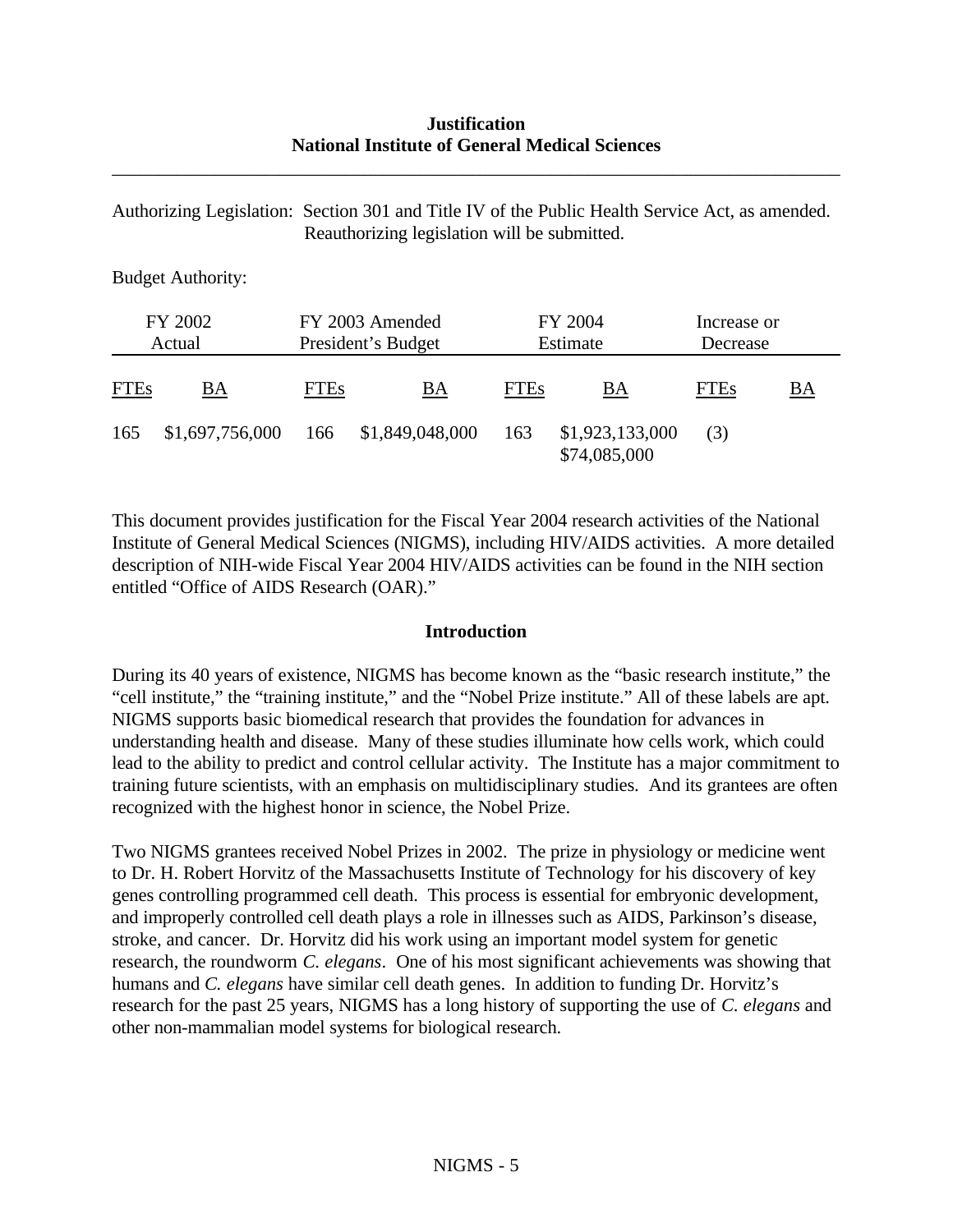The Nobel Prize in chemistry went to Dr. John B. Fenn of Virginia Commonwealth University for his refinement of a technique called mass spectrometry, making it possible to analyze large molecules in biological samples. Dr. Fenn's technique is now widely used for blood and urine testing as well as in basic research studies. By permitting the quick, simultaneous analysis of hundreds of proteins, the technique also helped launch the rapidly growing field of proteomics. This prize underscores the value of NIGMS funding for new tools and techniques that advance health research, which has included extensive support of the development and refinement of mass spectrometry.

Increasingly, NIGMS is becoming known by another label: a "cutting-edge institute" that develops creative new programs to meet changes in science and in the needs of the scientific community. In recent years, the Institute has established such innovative activities as "glue" grants to promote large-scale, collaborative research to answer major biological questions, including how cells move and communicate. NIGMS also led the creation of a network of scientists to study how genes influence the body's response to medicines. This knowledge may lead to "personalized medicines" in the not-too-distant future.

Another important NIGMS investment is its Protein Structure Initiative, a program to determine the structures of thousands of proteins in a fast, automated way. Proteins are the workhorses of the cell, and their shapes tell us a great deal about ways to control their functions. The Institute is also at the forefront of a major shift in science from studying the characteristics and functions of individual biological molecules to investigating how these molecules interact. Central to this effort is modeling and predicting the behavior of complex biological systems by drawing on the expertise and tools of quantitative scientists--including mathematicians, physicists, computer scientists, and engineers--as well as those of biologists.

Among the Institute's newest activities is a program to increase understanding of the basic biology of human embryonic stem cells, which show promise as a valuable model system for biomedical research. Another program combines approaches from evolutionary science and computational biology to understand and predict the development and spread of infectious diseases, including possible bioterrorism agents. Several NIGMS grantees contributed their expertise to fighting the anthrax attacks of the fall of 2001 by modeling the spread of anthraxtainted letters and the impact of antibiotic use, shedding light on how the anthrax toxin works, and identifying ways to interfere with its activity. Two of these studies are described in the following sections.

#### **Story of Discovery: Evolving Microbes**

Deadly viruses like HIV or Ebola and menacing bacteria such as those that cause strep throat infections are true chameleons of nature. These and other disease-causing microorganisms adapt to a seemingly unlimited array of conditions by making rapid genetic changes. This microbial evolution outpaces the evolution of the human species by millions of years and creates a moving target for drug designers. By analyzing the evolution of infectious organisms, researchers now have a leg up on how to outwit potentially dangerous microbes. This understanding has helped explain why some microorganisms cause disease and some do not, and it is helping scientists develop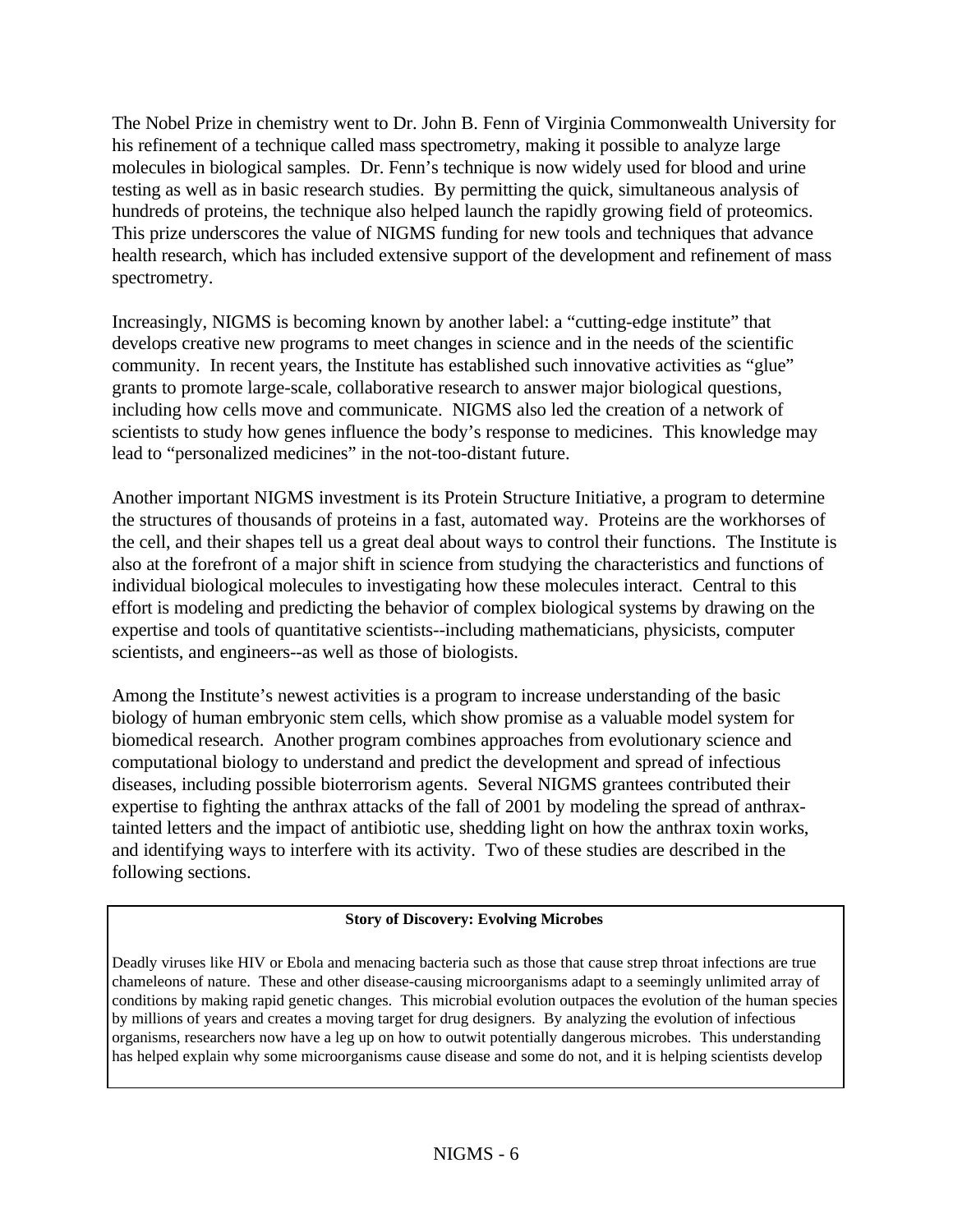life-saving treatments and vaccines. The predictive power of this relatively new brand of research may also aid in preventing disease outbreaks.

Over the past decade, an explosion of knowledge about the genetics of viruses, bacteria, and fungi has launched a new field that marries evolutionary biology and the study of infectious disease. Sophisticated mathematical and computer-based approaches are helping researchers weave the two areas together. NIGMS has supported discoveries in this field that have clear relevance to public health. Some of these findings are highlighted below. They reflect advances in knowledge about the genetic gymnastics of several different microbes, including *Streptococcus pyogenes* (*S. pyogenes*, one form of strep bacteria), influenza (the flu), and *Helicobacter pylori* (*H. pylori*, the bacterium that is the leading cause of digestive tract ulcers), as well as about the serious problem of antibiotic drug resistance.

#### **Strep**

*S. pyogenes* is a master of infection, causing a spectrum of illnesses from strep throat and tonsillitis to scarlet fever, toxic shock syndrome, sepsis, and necrotizing fasciitis ("flesh-eating disease"). Humans are the only known host for this group of bacteria. Scientists believe that *S. pyogenes* can cause so many different health problems because its set of genetic instructions varies widely among strains. Subtle genetic changes in these strains permit the bacterium to thrive in a variety of body locales, such as the throat or skin. Using mathematical approaches coupled to genetic studies, Dr. Debra E. Bessen of the Yale University School of Medicine has pinpointed several genes that permit this microorganism to live well in either the skin or the throat, but not in both. These genes may be attractive targets for the development of new drugs.

#### **Flu**

The best way to fight infectious diseases is to prevent them, and a key element of prevention is the ability to predict disease outbreaks accurately. Mathematicians have joined forces with evolutionary biologists and infectious disease specialists to develop powerful ways to track the evolution of viruses such as influenza A, the constantly changing strain usually blamed for major flu epidemics. A multidisciplinary team of scientists that included Dr. Simon A. Levin of Princeton University recently analyzed a computer database containing DNA sequences representing 560 samples of different flu viruses from the last 16 years. The team discovered patterns of genetic changes that may allow better prediction of which strains of flu will emerge in the coming season. If accurate, such predictions will lead to more effective flu vaccines, preventing illness and saving many lives each year.

#### *H. pylori* **and Anthrax**

A recent study by a biologist-mathematician team uncovered important scientific knowledge about *H. pylori*. Dr. Martin J. Blaser of the New York University School of Medicine and Dr. Glenn F. Webb of Vanderbilt University used mathematical modeling to track different genetic variants of *H. pylori* over time. After creating their model, the researchers checked its accuracy by testing it in animal experiments. The results indicate that *H. pylori*, which often lives nearly indefinitely in its host, undergoes constant evolutionary change through indiscriminate mating between different genetic strains, all within the infected host. Dr. Blaser's research also had another unexpected benefit: Modeling the infectious behavior of *H. pylori* provided important clues to how the deadly bacterium *Bacillus anthracis*, which causes anthrax, could be spread through the U.S. postal system. Using similar techniques to the *H. pylori* research, Drs. Blaser and Webb mathematically simulated the outbreak of mail-borne anthrax in the fall of 2001 and concluded that all the known cases of infection could be traced back to contamination through the mail from only six original envelopes. The scientists also concluded from this mathematical model that the rapid and widespread use of antibiotics probably averted many additional, potentially deadly infections from this outbreak.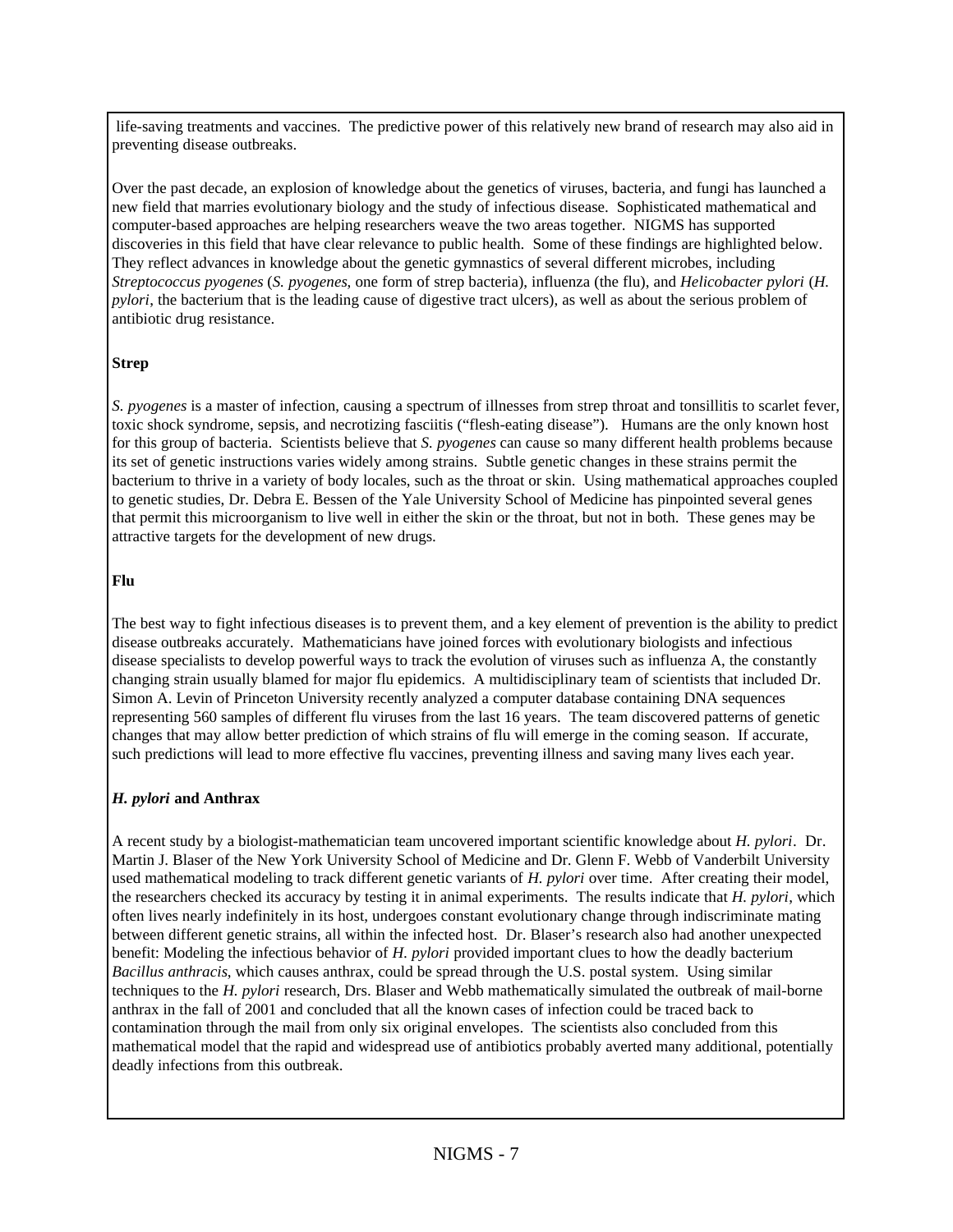#### **Antibiotic Resistance**

The ability of bacteria to evolve rapidly enables them to escape the effects of antibiotics designed to kill them. Antibiotic resistance is an increasing problem throughout the world. Recently, scientists using computer simulation have been able to predict genetic changes that allow bacteria to resist antibiotics. Dr. Barry G. Hall of the University of Rochester simulated microbial evolution in the laboratory by choosing certain bacterial genes and determining through experiment which of the genes are most susceptible to changes that cause resistance to commonly used antibiotics. Remarkably, Dr. Hall and his coworkers found that their modeling techniques match the bacterial evolution that occurs in nature. The researchers' novel approach is likely to have practical value in enabling pharmaceutical companies to create drugs for which bacteria have no evolutionary escape route. Such an approach could also allow drug developers to anticipate how long an antibiotic will be useful: a few months, a year, or a decade. The ability to perform such analyses during the development phase will help to prevent the failure of antibiotic medicines in real-life use.

#### **Science Advances**

Some of the major research advances made recently with NIGMS support are described below. Although only the lead scientists are named, coworkers contributed significantly to these achievements.

#### **Understanding Life Processes at the Molecular Level**

#### *A Protein to Tie Up Loose Ends*

Our genetic material is under constant assault, bombarded by a variety of sources that break the long strands of DNA in our chromosomes. The culprits? Cosmic radiation and highly reactive molecules, called free radicals, found in sources ranging from smog to nitrite food preservatives. Breaks in DNA can cripple cells' ability to make the proteins they need to survive and--if passed on to subsequent generations of cells--can lead to a host of diseases, including cancer. Cells have repair mechanisms that rejoin broken DNA strands, but sometimes the genetic coding for these repair mechanisms is defective. When this happens, cells cannot manufacture the repair proteins they need.

A very serious immune system disorder, severe combined immunodeficiency disease, affects people who inherit a particular type of genetic defect in their cellular repair mechanisms. This disease was featured in the 1976 television movie, *The Boy in the Plastic Bubble*. Researchers located the gene responsible for about 15 percent of severe combined immunodeficiency cases and named it *Artemis*, after the Greek goddess for the protection of children. But the protein product of the *Artemis* gene was unknown.

Dr. Michael Lieber of the University of Southern California's Keck School of Medicine has now identified the Artemis protein and described how it works. He discovered that it is an enzyme essential for repairing breaks in DNA by trimming away the frayed tails left at randomly broken DNA ends. Other proteins then rejoin the DNA segments. This housekeeping activity is crucial for survival in all cells, and those lacking the Artemis protein quickly accumulate fragmented chromosomes as more and more of the DNA strands within the chromosomes break. Dr. Lieber also discovered that Artemis has an additional function within specialized immune system cells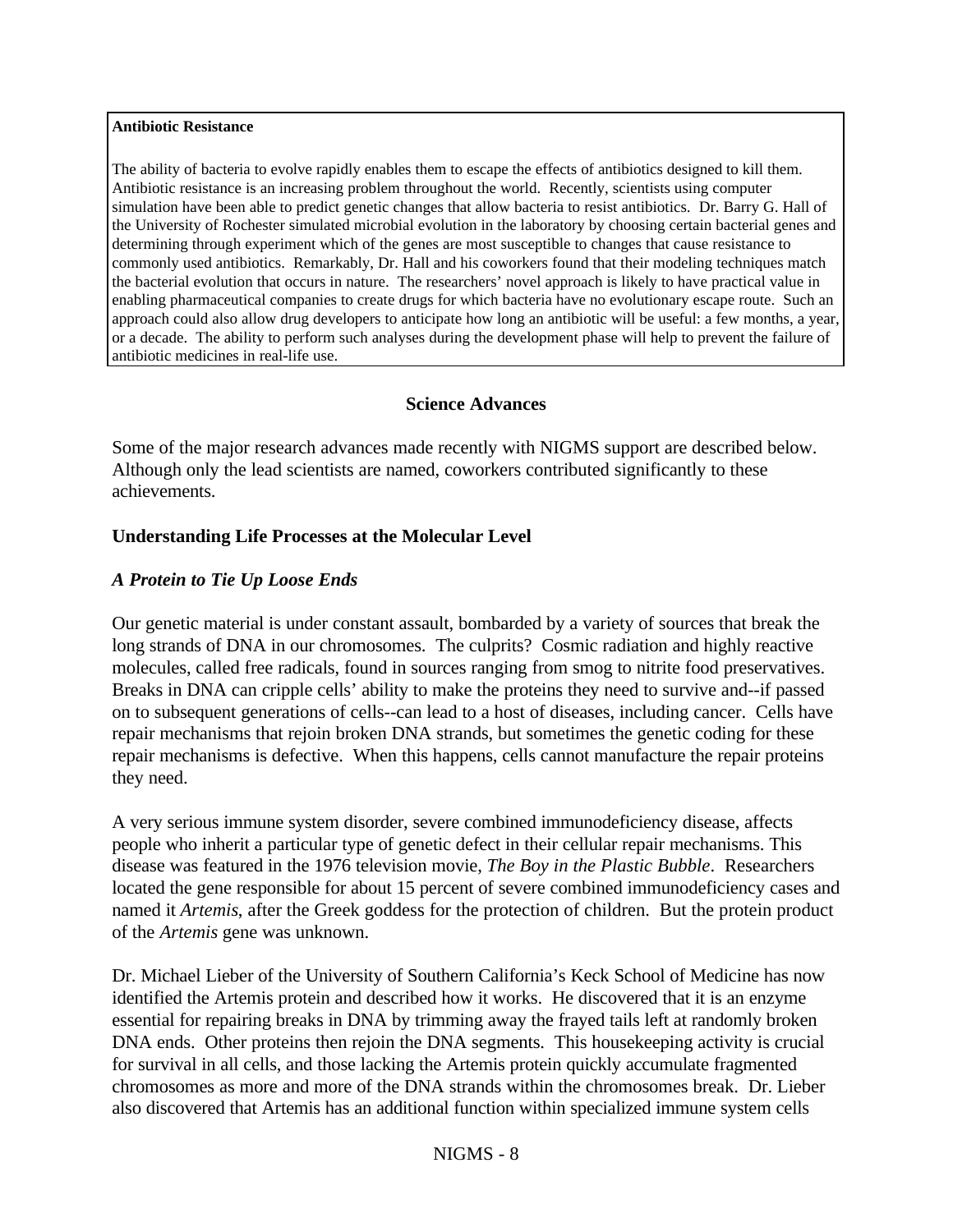called lymphocytes. These cells use Artemis to shuffle the DNA that makes up immunity genes in order to generate the wide range of antibodies and other molecules needed to combat many different bacteria, viruses, fungi, and other threats. Without the Artemis protein, these immune system molecules fail to develop, leaving the body vulnerable to any number of diseases and infections.

A drug that temporarily inhibits the activity of Artemis could boost the effectiveness of radiation therapy for cancer by blocking the ability of cancer cells to repair themselves after radiation damage. With this goal in mind, Dr. Lieber plans to screen for drugs that inhibit the Artemis protein. Beyond this potential application of Dr. Lieber's research, the new knowledge he has provided about Artemis adds to our general understanding of DNA repair mechanisms, a process vital to the survival of our cells.

## *Bacteria Study Sheds Light on Cell Communication*

Scientists have known for years that bacterial cells use molecules on their surfaces called receptors to help them sense and respond to their environment. Somehow, bacteria are able to sense vanishingly small amounts of an environmental signal--like a nutrient--and then amplify the signal significantly to prompt a quick reaction, such as moving toward food or away from danger. Until recently, scientists were mystified as to how this signal amplification takes place.

Dr. Laura L. Kiessling of the University of Wisconsin, Madison, has uncovered a system that bacterial cells use to sense, analyze, and deliver signals to the cell interior. She chemically manufactured multi-pronged molecules that would attach not to one, but to an entire group of cell-surface receptors called chemoreceptors. These synthetic molecules allowed Dr. Kiessling to control and study cell responses such as bacterial cell motion. She found that bacterial chemoreceptors that sense food and other chemicals in a cell's environment team up in groups to amplify a signal and orchestrate an appropriate response. Chemoreceptors do this, she discovered, by snuggling together on the cell surface into a lattice-type structure that acts sort of like a molecular "nose."

The work may allow researchers to create chemically treated surfaces that repel dangerous microbes on contact. Better knowledge of cell communication among bacteria could also help scientists learn how to dismantle complex "neighborhoods" of communicating bacteria called biofilms, which can coat the surfaces of catheters and other medical devices. Biofilms play a role in a variety of illnesses, including cystic fibrosis and Legionnaire's disease, and infections caused by these bacterial complexes are notoriously resistant to antibiotics. Researchers suspect that human immune cell receptors work in teams, similar to the behavior of *E. coli* bacteria demonstrated in this study. Further investigations might be able to confirm these suspicions and advance progress in understanding the human immune system.

## *Cells That Live and Let Die*

In the developing nervous system, cells play their own version of television's popular *Survivor* series with a bit of a twist. Rather than being voted off by their teammates, some cells in the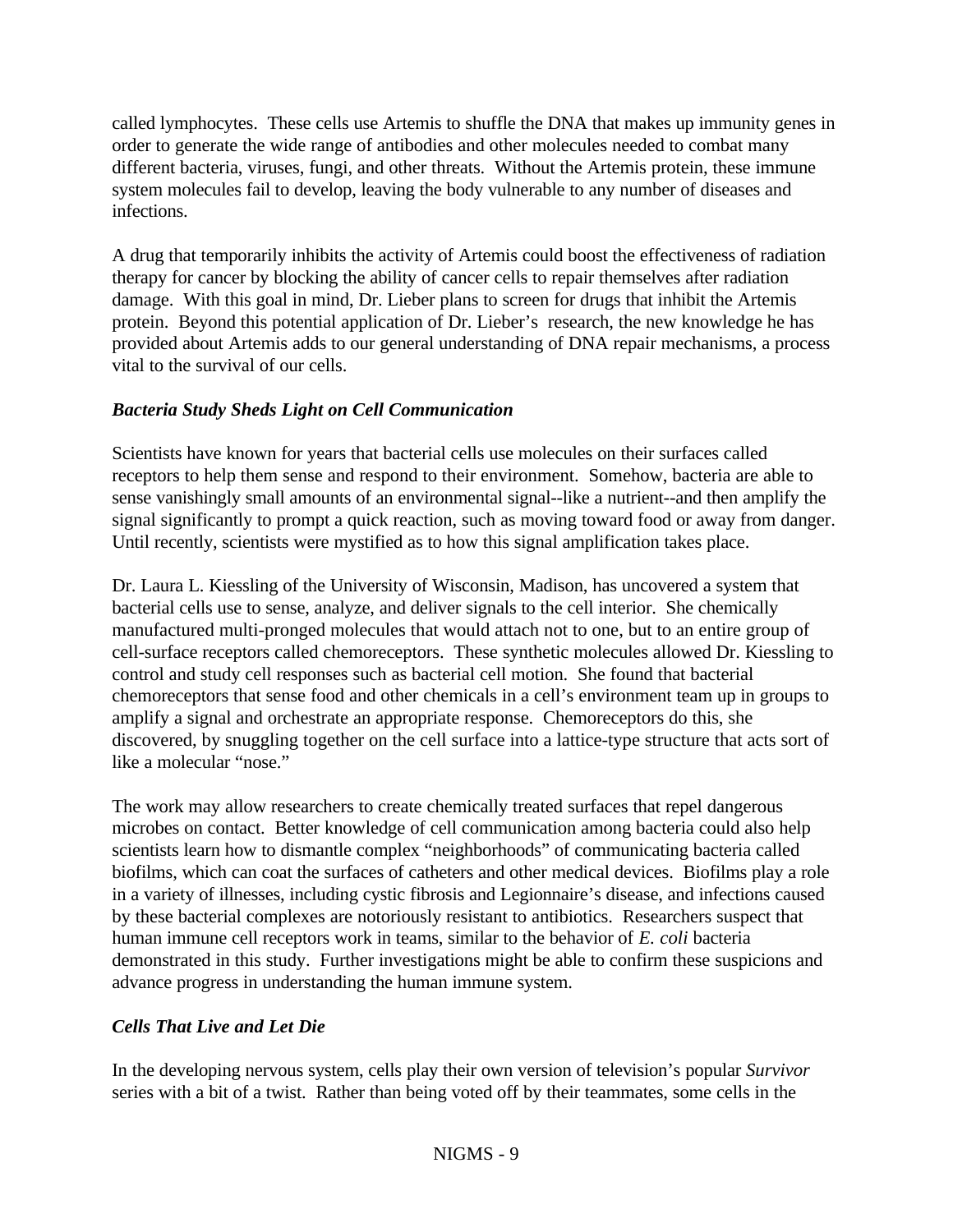developing nervous system will automatically die unless adjacent cells select them to live. Determining how this process works is important, because brain cells that fall short of their normal life spans are associated with such devastating diseases as Parkinson's and Alzheimer's. More than half a million Americans have Parkinson's disease,<sup>1</sup> while Alzheimer's disease affects an estimated 4 million Americans.<sup>2</sup> On the other hand, many cancerous tumors result in part from cells' escaping the mechanisms that determine when they should die.

Dr. Hermann Steller of Rockefeller University has identified an important molecular pathway that nervous system cells use to signal neighboring cells to survive. He also identified how the surviving cells stimulate the development of cells that transmit messages within the nervous system. Dr. Steller used fruit fly embryos for his research, but similarities between fruit fly and human cells mean that his findings could provide a model for studying cell death and survival in humans.

This research may one day lead to new treatments for Alzheimer's, Parkinson's, and other degenerative neurological diseases. Such therapies might keep brain cells alive by providing the necessary "survive" signal. With a greater understanding of cell death and survival, scientists also may be able to devise new ways to kill cancer cells. Since one of the traits of cancer is unchecked cell growth, activating the cell death program in cancer cells could halt this disease.

## **Basic Studies Illuminate Disease Mechanisms**

## *Anthrax Toxin Structure Solved*

Three toxic proteins are critical for the deadly effect of the now-familiar anthrax bacterium, *Bacillus anthracis*. One of these toxins, called protective antigen, allows the other anthrax toxins to enter cells. The second, lethal factor, destroys immune system cells that normally defend the body. This process releases inflammatory molecules that can cause sepsis-related shock and death. The third toxin, edema factor, causes potentially lethal swelling and fluid buildup in the body. By itself, edema factor can be deadly. It also makes lethal factor 10 to 100 times more potent.

Scientists already knew the shape and features of the anthrax protective antigen and lethal factor toxins. This year, by solving the structure of edema factor, Dr. Wei-Jen Tang of the University of Chicago completed the detailed, three-dimensional picture of the third and final piece of this deadly triumvirate. Edema factor is harmless until it binds to a molecule called calmodulin. The

<sup>&</sup>lt;sup>1</sup> Parkinson's Disease--Hope Through Research, National Institute of Neurological Disorders and Stroke, NIH Publication No. 94-139, September 1994 (updated at http://www.ninds.nih.gov/health\_and\_medical/pubs/parkinson\_disease\_htr.htm, July 2001).

<sup>2</sup> *Alzheimer's Disease Fact Sheet*, Alzheimer's Disease Education and Referral Center, NIH Publication No. 01-3431, September 2001.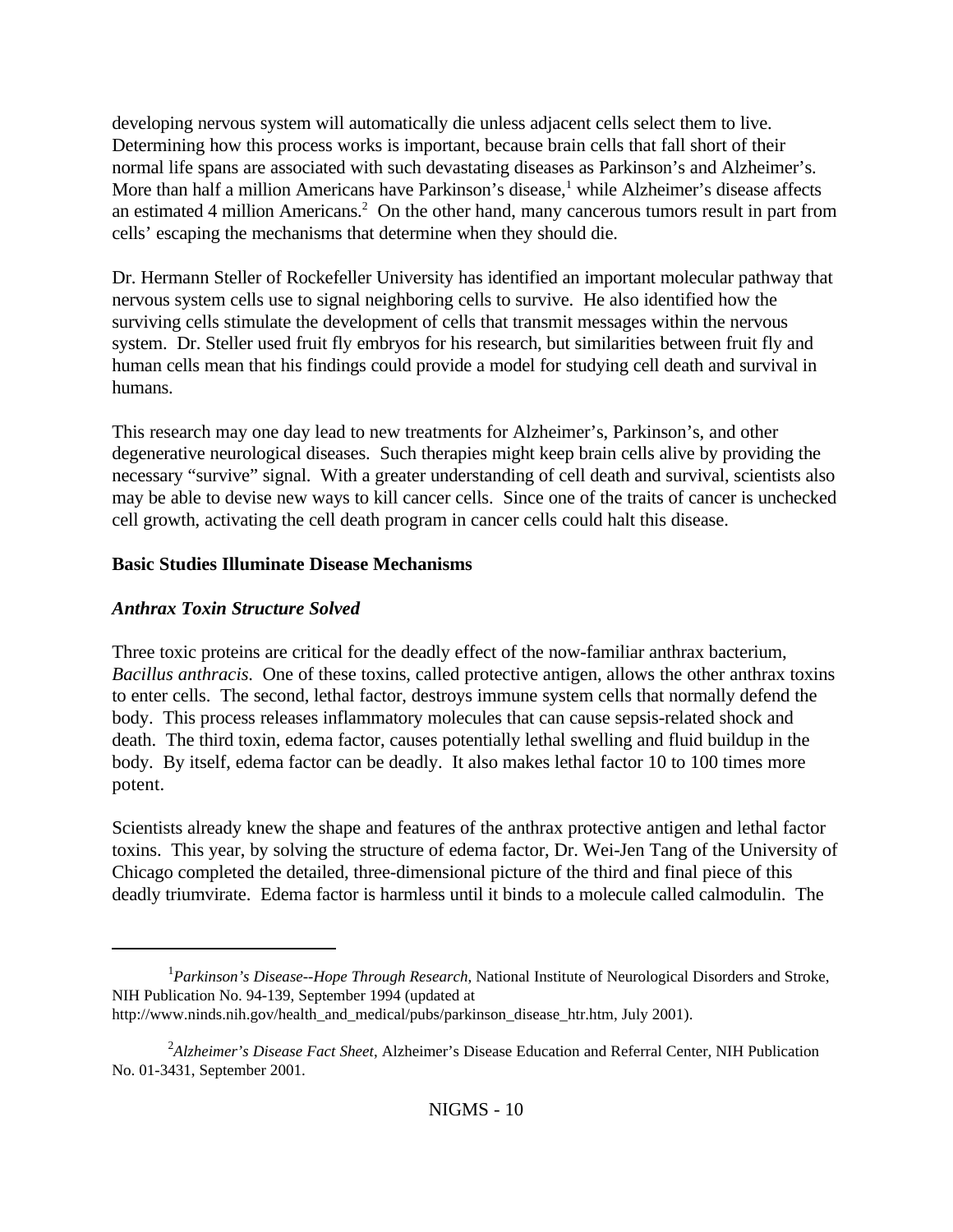new study reveals that edema factor changes its shape dramatically when it binds to calmodulin, creating a pocket in which it carries out the chemical reactions responsible for its toxic effects.

Because it contains a deep, narrow pocket, the activated edema factor appears to be an ideal drug target. By designing a small molecule to clog this pocket, pharmaceutical scientists may be able to develop a drug to combat anthrax infection. Other bacterial diseases that rely on proteins similar to edema factor include whooping cough and a hospital-acquired infection caused by *Pseudomonas aeruginosa*. The structure of edema factor--which grew out of basic research on cell communication--will provide a good starting point for designing new drugs to treat these other diseases as well.

# *Cells on the Move*

Cells move around constantly in the body. This movement is critical for normal processes like the development of embryos and the proper functioning of the immune system. But since errant cell movement is a feature of many diseases, scientists are working to understand the fundamental--but very complicated--biology of the movement of cells. For example, the transformation of a stationary cell into an invasive one is a crucial step in metastasis, the movement of cancer cells throughout the body. While scientists know a lot about how cancer cells travel through the lymphatic system, little is known about how cells dislodge from an original tumor and move elsewhere in the body.

Using fruit flies as a model system to investigate ovary development, Dr. Denise Montell of The Johns Hopkins University School of Medicine figured out how kickstarting a cell-signaling pathway prompts a group of normally stationary cells lining the ovary to travel in the direction of an oocyte (a future egg). Employing clever tools of genetics, she discovered how three molecules work together to trigger a communication relay called the JAK-STAT pathway. Scientists already knew that this signaling pathway plays a role in controlling cell division and cell survival in both flies and humans, and they knew that the relay system is "on" all the time in many cancers. The new work reveals that the JAK-STAT pathway can also convert cells that were "sitting still" into invasive ones that move around.

Understanding how ovarian cells mobilize in fruit flies may help explain how human tumor cells become metastatic. The research is important in revealing a biochemical basis for a poorly understood step in cancer progression. The scientists are now examining ovarian cancer tissue to see if the JAK-STAT pathway can control the movement of human cancer cells.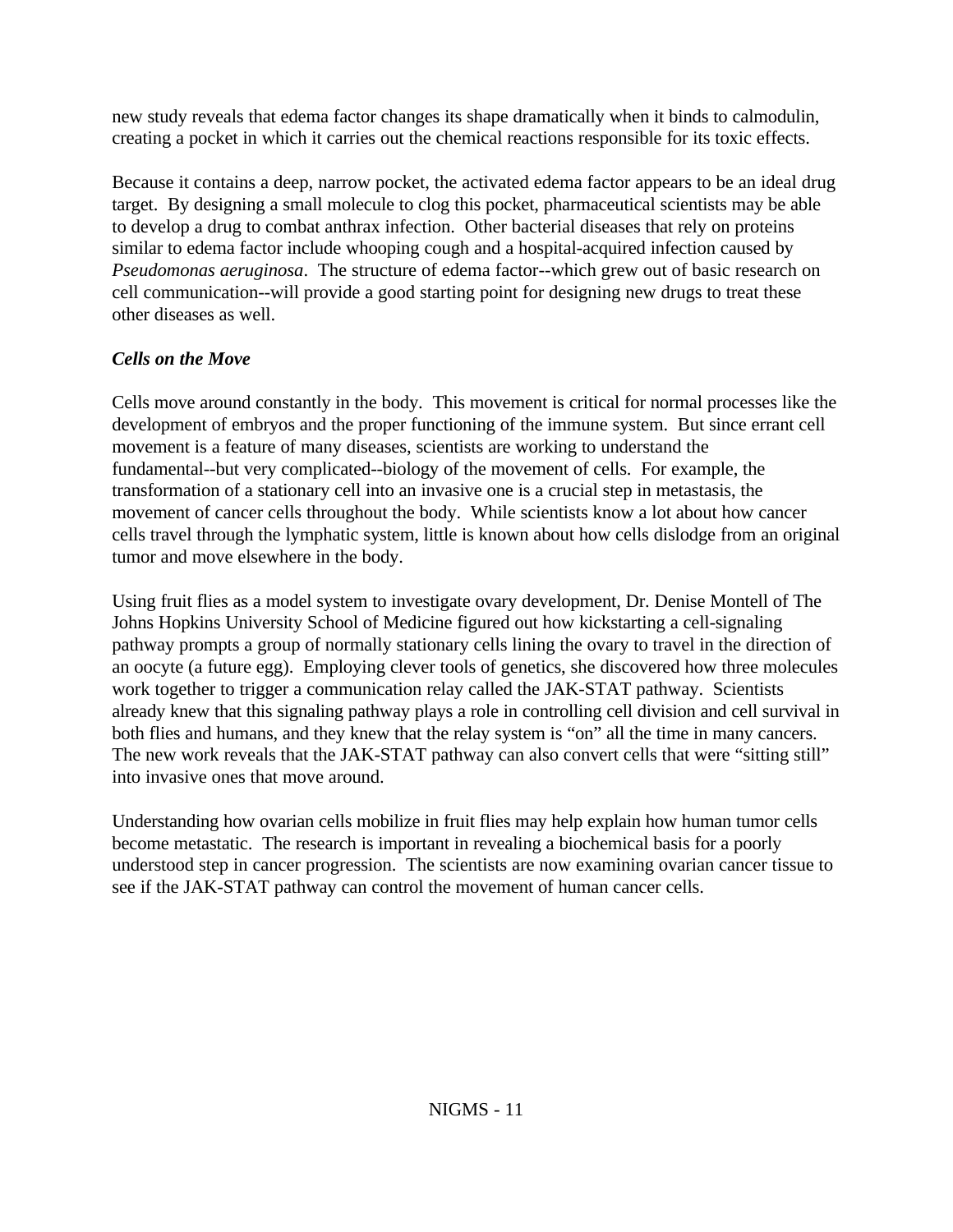## *Stop Cell Death, Help Treat Sepsis?*

A body-wide syndrome triggered by sepsis infection is a leading cause of death in hospital intensive care units, striking 750,000 people every year and killing more than 210,000.<sup>3</sup> The most severe form of sepsis occurs when bacteria leak into the bloodstream, spilling their poisons and leading to a dangerous condition called septic shock. Blood pressure plunges dangerously low, the heart has difficulty pumping enough blood, and body temperature climbs or falls rapidly. In many cases, multiple organs fail and the patient dies. In recent years, researchers have come to realize that the intestinal tract plays an important role in sepsis. Scientists have found that after a severe infection or injury, cells in the intestinal lining die off in a process called apoptosis.

Researchers now suspect that blocking apoptosis in the intestines of critically ill patients may help prevent death from sepsis. The strategy looks promising in mice, suggesting that it may someday be effective in people. Dr. Craig Coopersmith of Washington University in St. Louis genetically engineered laboratory mice to produce large amounts of a cell death-blocking protein called bcl-2 in their intestines. He then exposed the experimental mice to the bacterium *Pseudomonas aeruginosa*, which can cause sepsis in susceptible people. Remarkably, 40 percent of the mice with bcl-2 escaped infection and survived, compared to only 4 percent of the mice without bcl-2.

This study suggests that minimizing apoptosis in intestinal cells may prevent death in people with sepsis. Effective prevention and treatments are urgently needed, since the death rate from sepsis has climbed more than 90 percent over 20 years,<sup>4</sup> costing the nation \$16.7 billion per year.<sup>3</sup>

### **New Approaches to Therapeutics**

### *Studies of Iron-Pumping Bacteria May Lead to New Antibiotics*

The war against drug-resistant bacteria continues to intensify. A few years ago, hospital workers detected strains of *Staphylococcus aureus*--the primary cause of hospital-acquired infections--that are resistant to every known antibiotic medicine. Major killers worldwide such as pneumonia, malaria, tuberculosis, cholera, and gonorrhea are progressively defying all treatment options. And with the ease of international travel, a drug-resistant microbe originating oversees can arrive on U.S. shores within 24 hours. To stem the rising tide of drug-resistant bacteria, scientists are scrambling to design new drugs.

<sup>&</sup>lt;sup>3</sup>Angus DC, Linda-Zwirble WT, Lidicker J, Clermont G, Carcillo J, Pinsky MR. Epidemiology of severe sepsis in the United States: analysis of incidence, outcome, and associated costs of care. *Crit Care Med* 2001;29:1303-10.

<sup>4</sup>Murphy SL. Deaths: final data for 1998. *Natl Vital Stat Rep* 2000;48:1-105.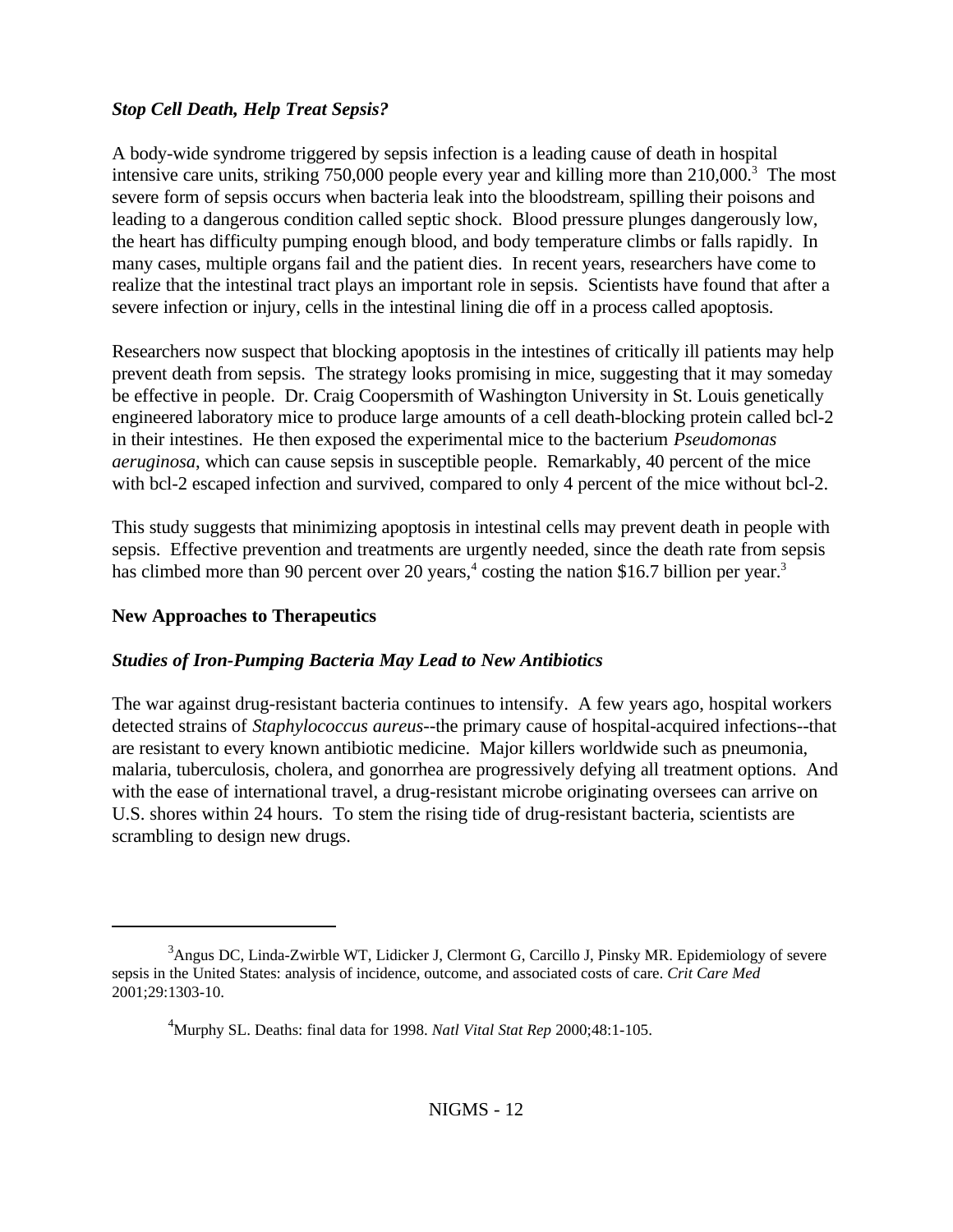To become and remain infectious, many disease-causing bacteria literally "pump iron." That is, they pump the metal from their hosts' bodies into their cells using proteins in their outer membranes that open and close. These transporter proteins are found in dangerous bacteria such as those that cause cholera, dysentery, blood poisoning, meningitis, and plague.

This year, Dr. Dick van der Helm of the University of Oklahoma, Norman, revealed the structural details of one iron-pumping transporter protein called FecA. According to the new three-dimensional image, FecA looks like a barrel that is open on both ends and plugged in the middle. After iron (and a special carrier protein) enters from the top, this entrance closes behind it, the FecA plug opens, and the iron passes through into the bacterial cell.

A better understanding of how disease-causing bacteria become infectious may lead to new drugs to treat such diseases. Scientists may be able to design novel antibiotics that physically mimic the natural iron carriers. The idea is that the transporter proteins would latch onto the drugs, "think" they contain iron, and actively pump them into bacteria. Once inside, instead of arming the bacteria for infection, the drugs would kill the bacteria. Now that scientists know how the transporter proteins operate, they can try various ways to manipulate them to admit drugs or to keep out iron. More generally, the study improves our understanding of how bacteria obtain essential nutrients.

# *Cell's Sugary Coating Zaps Cancer*

Heparin is an inexpensive medicine that doctors use to "thin" blood and stop it from clotting. The medicine is widely prescribed to treat dozens of health conditions in which blood clotting can be especially dangerous, such as stroke and many heart disorders. Heparin and other complex sugar molecules like it cloak the surfaces of nearly all the cells in our bodies, as well as the surfaces of cancer cells. Recently, scientists have recognized the potential importance of a cell's sugar "coat" in the development of disease.

Researchers studying the biochemistry of heparin and other natural sugar molecules may have unearthed a potential new use for heparin: treating cancer. To examine the possible role of heparin in cancer, Dr. Ram Sasisekharan of the Massachusetts Institute of Technology injected an enzyme called heparinase into mice with tumors. Heparinase enzymes cut up complex sugars, generating molecules of heparin. These enzymes exist in several forms, each of which cuts complex sugar molecules in different places and generates different "trimmed" forms of heparin. Dr. Sasisekharan found that one particular heparinase treatment slowed the growth of skin, lung, and prostate tumors in the mice. Surprisingly, however, another member of this heparinase enzyme family actually sped tumor growth in mice. Dr. Sasisekharan suspects that the sugary molecules interact with cancer-controlling proteins circulating in the blood and on the surfaces of other cells, and that slightly different forms of heparin can have very different effects on cell growth and cancer.

Further studies are needed to sort out the cancer-slowing and cancer-promoting properties of heparin. If the findings in experimental mice can be repeated in people, the appropriate form of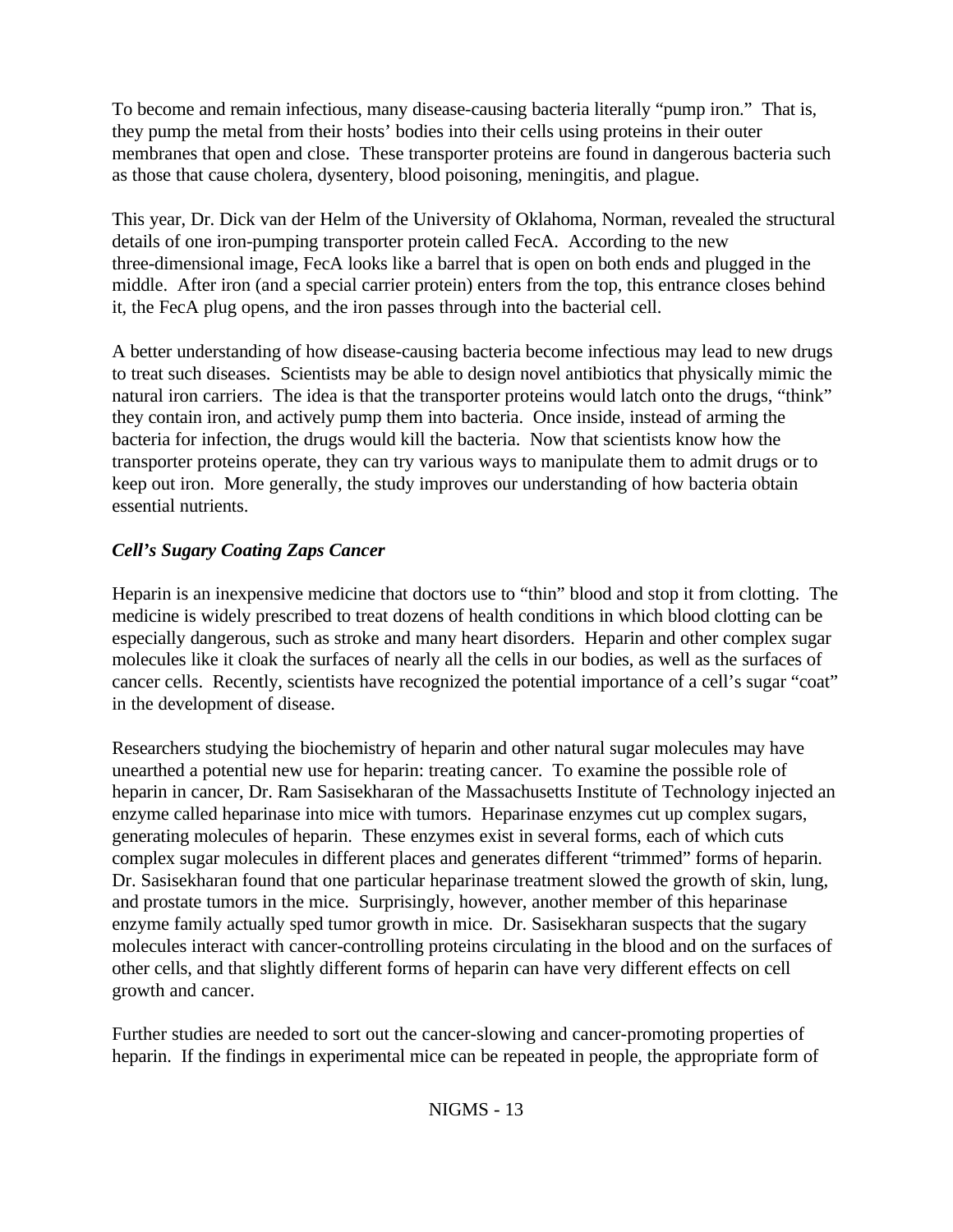heparin could potentially be put to use quickly as a cancer treatment, since the medicine has already been demonstrated to be safe for human use and has been approved by the Food and Drug Administration. The results also illuminate a basic mechanism that may contribute to the development of diseases like cancer.

# *The Side Effects of a Misspelling*

Many people are surprised to learn that medicines may only work properly in a subset of the people who take them. If a drug doesn't work properly, a person may experience side effects or no therapeutic effect at all. What's more, whether or not people develop side effects--and if they do, which ones they'll have--varies widely. While many factors such as diet and environment can help account for this variability in drug response, a key determinant is genes. A field of research called pharmacogenetics aims to unravel some of the biological reasons why people react so differently to medicines. NIGMS has made a significant investment in this field and has spearheaded the formation of the Pharmacogenetics Research Network. Pharmacogenetics scientists have found many examples where a change in one or a few of the DNA "letters" that spell out genes can cause people to have different responses to medicines.

In a recent case, Dr. Mark J. Ratain of the University of Chicago, who is a Pharmacogenetics Research Network investigator, identified a group of people who develop a bad reaction to a chemotherapy drug called irinotecan, which is used to treat a variety of solid tumors. He discovered that some people have two extra letters in the gene that instructs the body to make a protein that metabolizes irinotecan and other drugs. Because of this tiny genetic difference, these people have less of the protein that breaks down irinotecan and thus have much higher levels of the medicine in their blood than most people given the same dose. When people with the genetic misspelling took irinotecan, their white blood cell counts dropped dramatically, making them more likely to develop a potentially life-threatening infection. The same people also experienced severe diarrhea, which can cause dangerous fluid loss in people who are already very sick.

Future genetic tests that screen for bad reactions to drugs such as irinotecan may help avoid toxic side effects and help determine the appropriate dose of chemotherapy drugs. Studies are under way to identify additional gene misspellings that could help physicians predict how patients will respond to irinotecan and other medicines.

# **New Initiatives**

# **Modeling the Emergence and Intentional Release of Infectious Diseases**

As concern grows over bioterrorism and the emergence of new infectious diseases, NIGMS is designing a program to quantify and address this threat using computational approaches and mathematical modeling. The models will develop scenarios for the spread of microbes, the rate of disease progression in individuals, the effectiveness of different treatment or prevention strategies, and the community response to new infectious diseases. Predictions based on the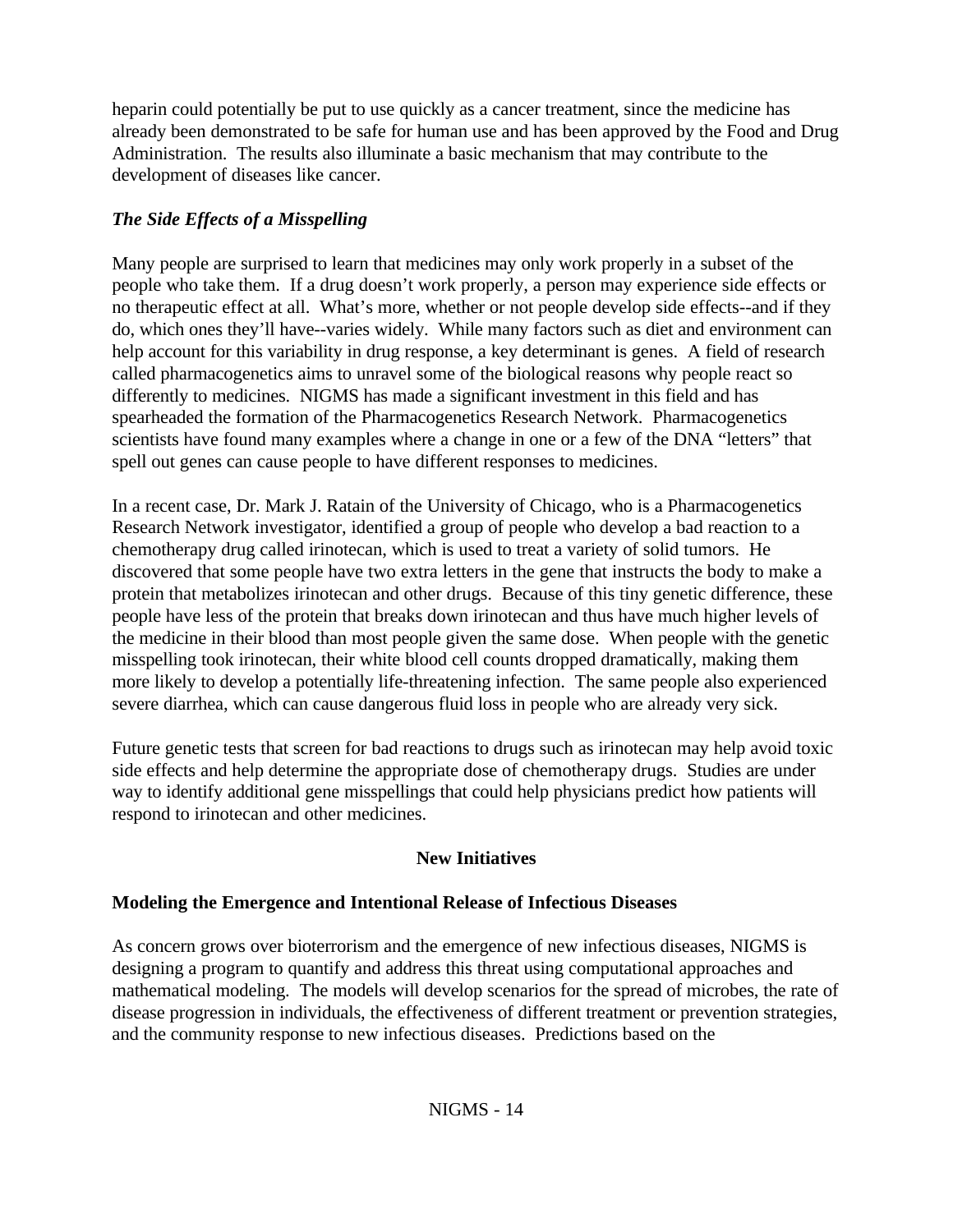models will provide policymakers with critical information that will help them respond quickly to the threat of a new disease or bioterrorism attack.

# **Stem Cells as Model Systems**

In June 2002, NIGMS held a meeting on the basic biology of mammalian stem cells to bring stem cell researchers and basic biologists together to better understand the unique properties of embryonic stem cells (ESC) and to consider how ESC might be used to advance fundamental research. The workshop highlighted many opportunities to use human ESC to study important biological problems and identified activities that are needed to investigate the use of human ESC as a model system.

As a result of that meeting, NIGMS created a program to fund exploratory centers that would include core facilities for the growth and maintenance of human ESC, research on the properties of human ESC that distinguish them from other stem cell populations and more differentiated cells, and pilot projects that test the feasibility of using human ESC as a model system. NIGMS will also provide supplements to existing research grants to encourage and enable investigators who have little or no experience working with human ESC to explore the use of these cells as a new model system or approach to address the aims of the grants. The source of the stem cells is limited to the federally approved cell lines listed on the NIH Human Embryonic Stem Cell Registry.

# **Complex Biomedical Systems Research**

To encourage computational approaches that will deepen understanding of biological processes, NIGMS established Centers of Excellence in Complex Biomedical Systems Research. The first awards--two center grants and three planning grants to lay the groundwork for future centers --were made in July and August 2002. The Institute anticipates that the new centers will foster a multidisciplinary research environment that will develop new computational approaches to particularly difficult biomedical problems, such as development and metabolism. The awards promote innovation and permit a larger scope of activity than would be possible via research grants to individual investigators. NIGMS also expects these centers to lead the way in training the next generation of researchers in computational biology.

# **Chemical Methodologies and Library Development**

When scientists are looking for a new antibiotic or a small molecule to bind to a specific protein, they typically screen hundreds or thousands of chemicals for biological activity. Powerful tools in this endeavor are libraries of diverse chemical structures. But many existing chemical libraries have limited variety because they were assembled using a small number of methods and core chemical scaffolds.

Recognizing the need for new, high-throughput technologies to develop customized, diverse libraries, NIGMS created a program to support Centers of Excellence in Chemical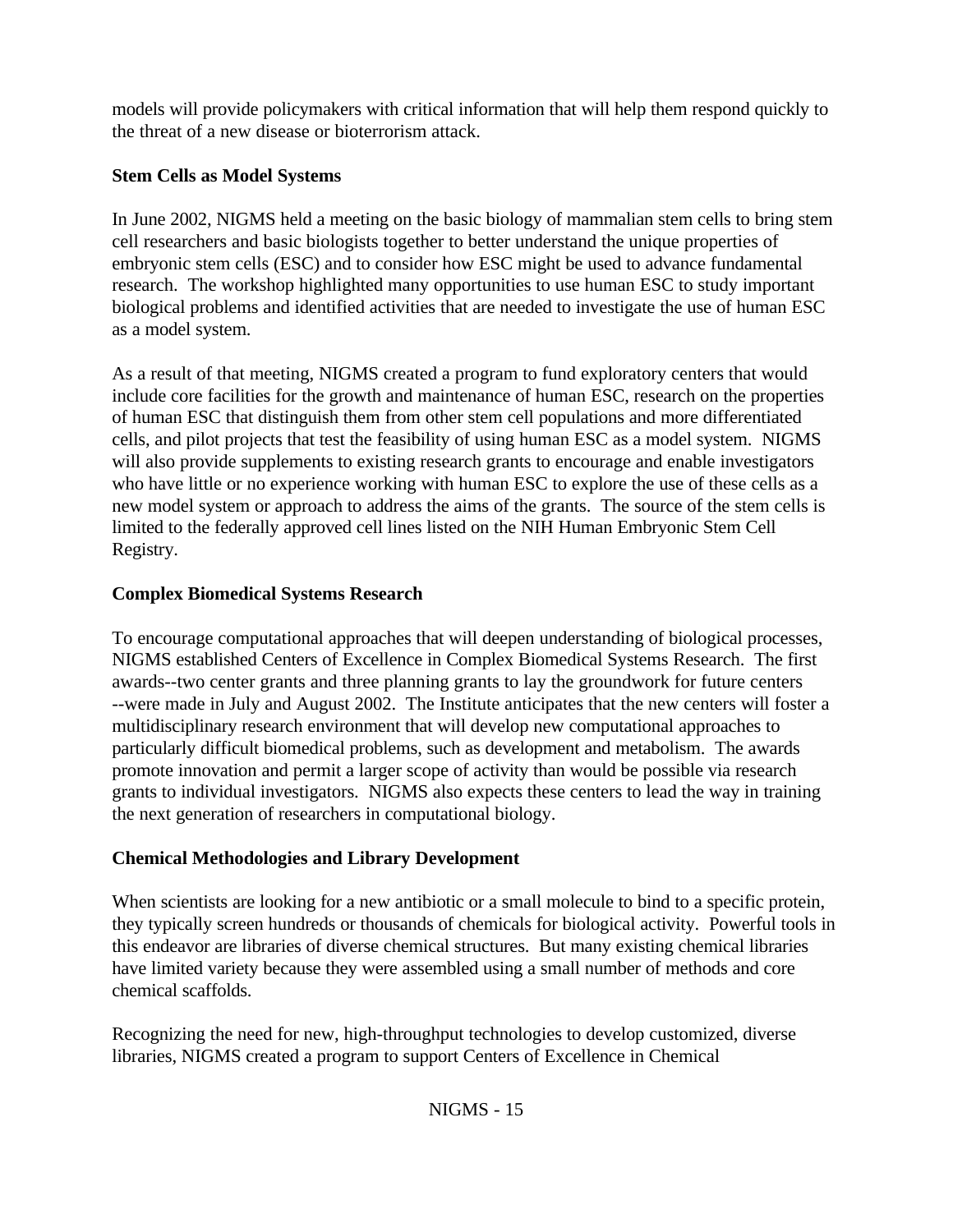Methodologies and Library Development. The Institute made the first two center awards in September 2002.

The goal of this program is to engage the best academic chemists in developing a wide range of new methods for library creation. Scientists can then use these methods to generate chemical libraries that are tailored to their specific research needs.

### **Energizing NMR Research With the World's Biggest Magnets**

For many scientists who use nuclear magnetic resonance (NMR) spectroscopy to study the structure and behavior of biological molecules, bigger is better. Larger magnets afford faster, more accurate glimpses of the inner workings of molecules and permit the study of larger molecules, rolling back a major limitation of the technology. NIGMS is supporting the purchase of four NMR spectrometers with 900 MHz magnets, the largest size available. Magnets this powerful have just come on the market, and there are currently only six such instruments in the world. The availability of more 900 MHz magnets to groups of NIGMS-funded investigators is expected to provide a wealth of information about normal cellular processes and the diseases that develop when these processes go awry.

### **Structural Genomics and Proteomics Technology Branch**

A focal point for research that takes a genomic or computational approach to determining protein structures and functions is the new Structural Genomics and Proteomics Technology Branch within the NIGMS Division of Cell Biology and Biophysics. The branch supports the development of high-throughput methods for protein structure determination, bioinformatics as it relates to the analysis of protein structures, and the development of mass spectrometry and other tools for the rapid analysis of biological molecules. It also oversees the research centers and other grants associated with the NIGMS Protein Structure Initiative (PSI) and develops resources to meet the needs of the structural genomics and proteomics communities.

### **Other Areas of Interest**

### **Research Programs**

The four NIGMS glue grants have made significant progress in reaching their scientific milestones and in setting up the infrastructure needed to support these large-scale research endeavors. The grants are focused on cell signaling, cell movement, the role of carbohydrates in cell communication, and inflammation and the host response to injury. One of the greatest challenges the glue grant researchers face is managing and integrating the massive volumes of data they are collecting. To address this challenge, NIGMS offered grant supplements for bioinformatics infrastructure improvement. A number of awardees in the Pharmacogenetics Research Network, another major research program with a large database component, also competed for and received bioinformatics infrastructure supplements. NIGMS is encouraging the discussion and dissemination of standards and best practices in this area.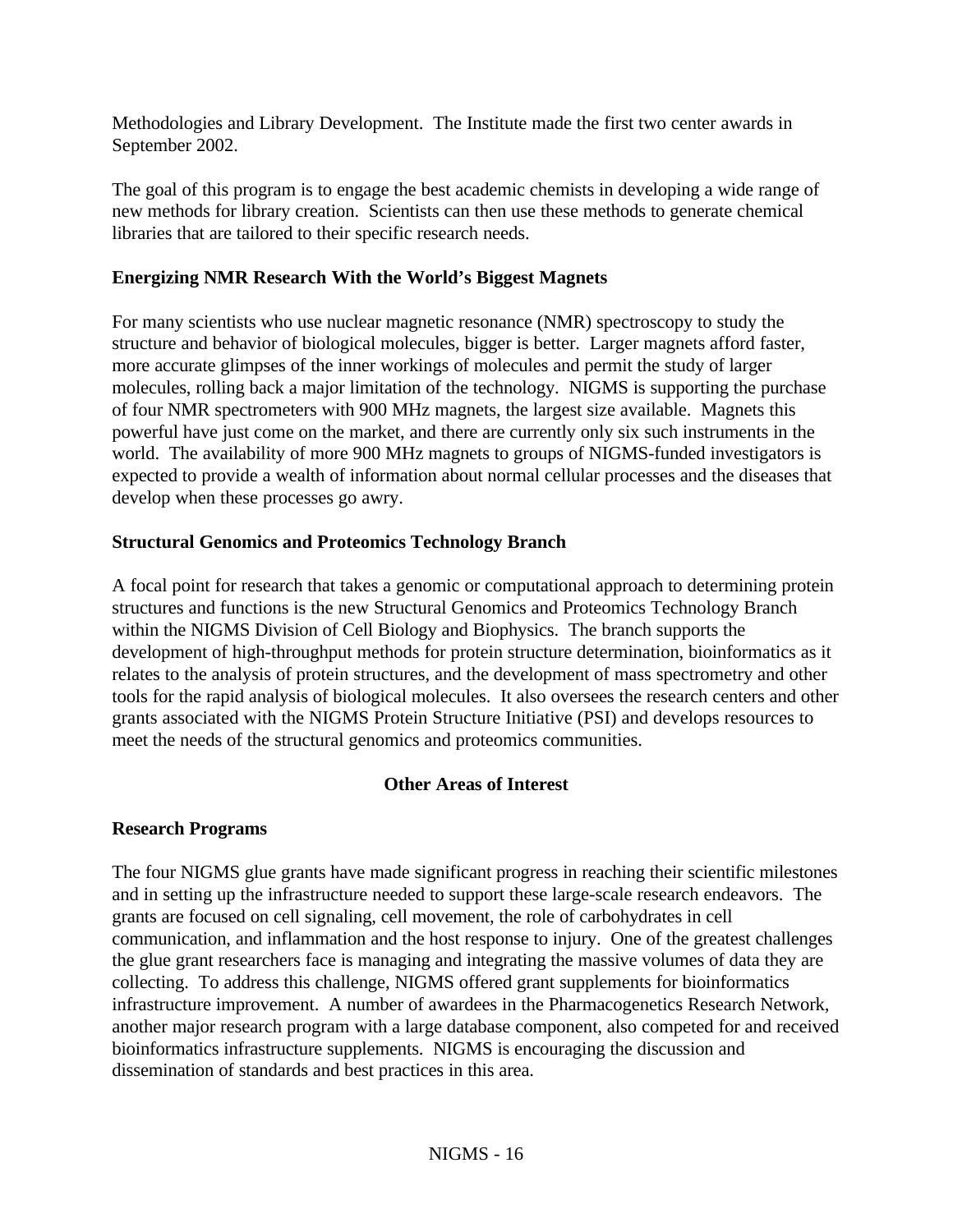The nine PSI pilot research centers have made impressive starts at developing tools and approaches for the high-throughput determination of protein structures. NIGMS has held several workshops to address bottlenecks and other technical issues in this field, and it will hold additional workshops in 2003. The Institute also sponsored the development of a Web site for the centers to register the proteins they intend to study. NIGMS is considering additional activities to help the centers develop their full capability. These may include the development of a materials storage bank and a database containing the results of protein production and crystallization experiments.

In early 2003, the PSI Advisory Committee will conduct a progress assessment of the research centers that will include site visits to all nine centers. NIGMS staff members are working with the PSI Advisory Committee to examine the scientific impact and success of the pilot research centers. The results of this examination will be crucial in planning for the organization of the much larger production phase of the PSI, which will begin in FY 2005.

The 12 awards in the Pharmacogenetics Research Network are in their second and third years of funding. The purpose of this network is to bring together investigators studying the role of genetic variation in people's differing responses to a range of medicines. NIGMS led the creation of the network and funds many of the awards; others are funded or co-funded by the National Heart, Lung, and Blood Institute; the National Human Genome Research Institute; the National Cancer Institute; the National Institute of Environmental Health Sciences; and the National Library of Medicine. The goal is to be able to predict how an individual might respond to a drug before it is prescribed and thereby choose the best medication and dose in advance.

Researchers in the pharmacogenetics network are addressing the design, analysis, and clinical application of pharmacogenetic studies, which are large and complex endeavors. At the same time, the scientists have already had several research successes. One of these, the identification of a genetic variation that affects a person's response to the anticancer drug irinotecan, was described in the Science Advances section above. Other studies have shed light on variations in proteins that metabolize two widely used compounds, steroids and the asthma drug albuterol. The latter study revealed that albuterol inhalers could become less effective over time in people who have one variant of the enzyme and who use the inhalers on a daily basis to prevent attacks, rather than on occasion to treat symptoms. Network researchers are also studying responses to drugs involved in treating high blood pressure, high cholesterol, heart disease, depression, and obesity. The scientists are amassing information on drug receptors, drug-metabolizing proteins, and pathways of drug action and elimination, then depositing their data in an electronic library called PharmGKB. As its data collection grows, this library is expected to be a valuable research tool in the future.

## **Research Training**

NIGMS maintains its leading role at NIH in research training by supporting 45 percent of the predoctoral trainees and 28 percent of all of the trainees who receive assistance from NIH. In recognition of the multidisciplinary nature of biomedical research today, the Institute's training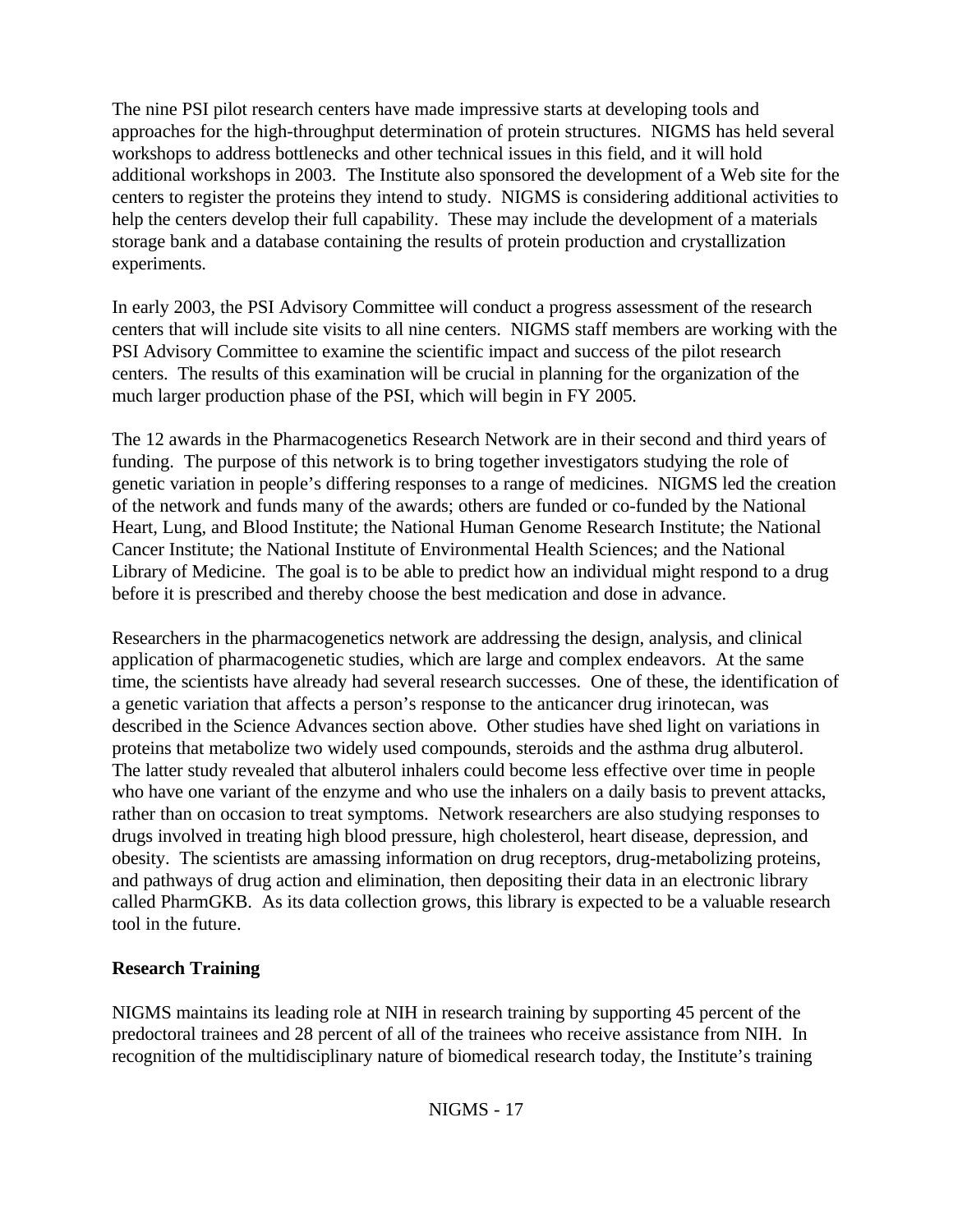programs stress approaches to biological problems that cut across disciplinary and departmental lines. Such experience prepares trainees to pursue creative research in a wide variety of areas. To address the underrepresentation of minority students in biomedical research training, the Institute requires its institutional training programs to document how they plan to recruit minority students and report on the success of their efforts.

NIGMS trainees frequently contribute to major research advances. Two examples from 2002 are a study that pinpointed the mutations that render the drug Gleevec<sup>TM</sup> ineffective in some people with leukemia and the discovery of a molecular "switch" that tells the body to store or burn fat.

In August 2002, NIGMS held a meeting to discuss issues related to its pharmacological sciences predoctoral training grant program. These issues include recent declines in the number of applications for such programs and a reduction in the number of scientists who are skilled in "systems and integrative" pharmacological research, which is done in animals, as opposed to in test tubes. Meeting participants, who were all stakeholders in the area of pharmacological sciences training, suggested various ways to address these concerns.

The Institute has several research training programs that focus on areas in which there is a particularly serious need for well-prepared scientists. One of these programs, the Medical Scientist Training Program (MSTP), supports training leading to the combined M.D.-Ph.D. degree and produces investigators who can bridge the critical gap between basic and clinical research. In addition to providing training in the biological, chemical, and physical sciences, the program encourages and supports training in computer science, social and behavioral science, economics, epidemiology, public health, bioengineering, biostatistics, and bioethics. In FY 2002, the MSTP supported 933 trainees.

Another special program, the Pharmacology Research Associate (PRAT) Program, is NIGMS' only intramural activity. PRAT fellows conduct 2 years of postdoctoral research in NIH intramural laboratories, working in such cutting-edge areas as neurobiology, tumor biology, and cell signaling.

## **AIDS Program**

NIGMS support related to AIDS falls into three areas: program project grants that fund structurebased drug design, AIDS-related research training in molecular biophysics, and research grants to improve understanding of AIDS and its associated opportunistic infections.

NIGMS initiated its AIDS-related program project grants in 1987 to bring together crystallographers, chemists, and biologists to determine the detailed, three-dimensional structures of potential drug targets in HIV. In 2002, a team led by one of the program's grantees, Dr. Edward Arnold of Rutgers, The State University of New Jersey, was part of an international collaboration involving government, industry, and academic scientists that discovered several new potential anti-AIDS drugs, including compounds that can block all known drug-resistant strains of the virus. Two of these drugs have shown promise in Phase I and Phase II clinical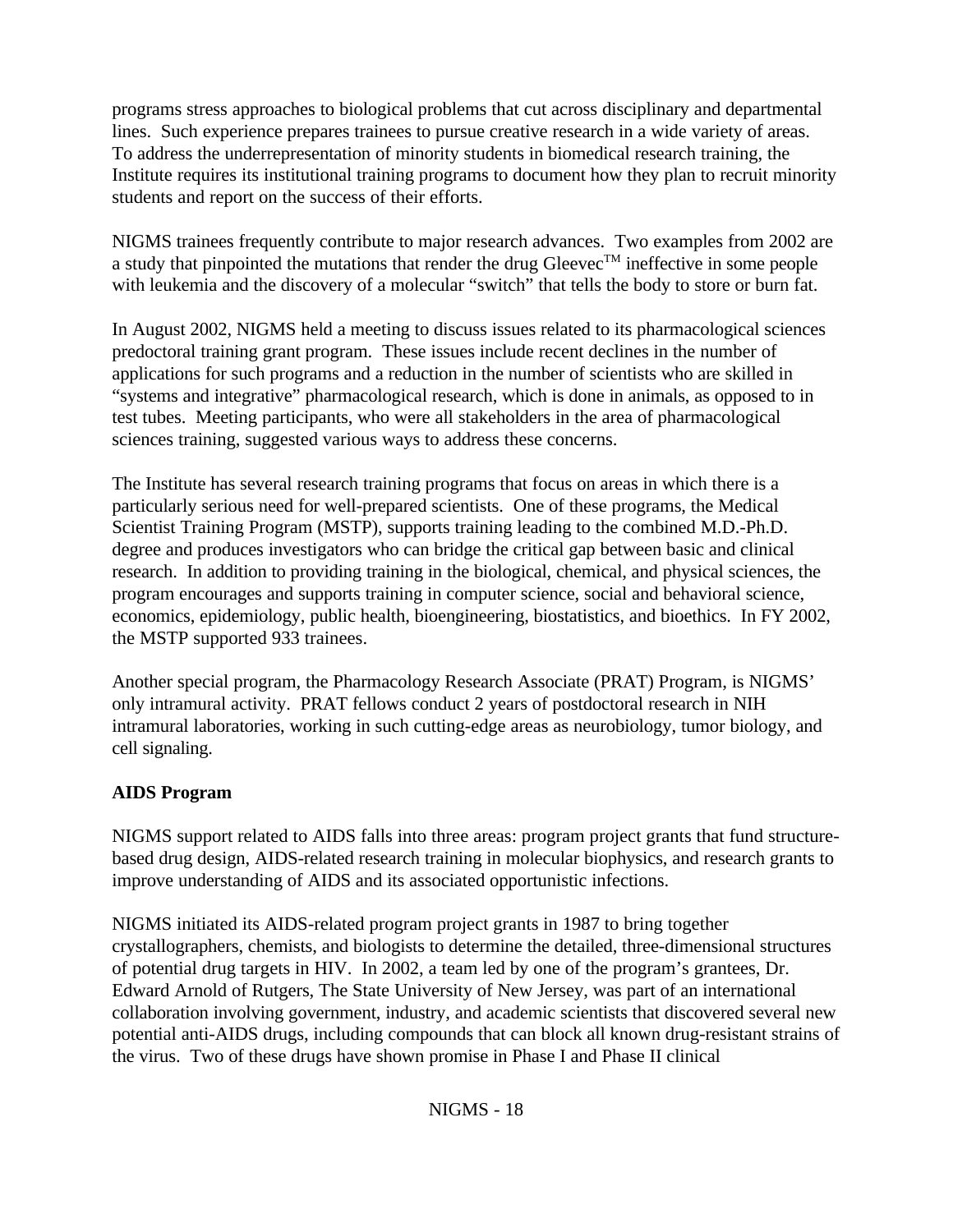trials; the third is scheduled for Phase I trials. One of the drugs that has reached Phase II trials is a viable candidate for treating AIDS in the developing world because it is relatively easy and inexpensive to manufacture.

The NIGMS research training program in molecular biophysics, which was established in 1988, prepares scientists to apply the techniques of physics and computer modeling to biological problems, chief among them HIV infection. Graduates of this program are trained to use structural biology in the design of drugs to fight HIV.

## **Minority Opportunities in Research**

NIGMS has a long-standing commitment to increasing the number and capabilities of underrepresented minorities engaged in biomedical research. The focal point for this effort is the Division of Minority Opportunities in Research (MORE). The goal of the MORE Division is to encourage minority students to pursue training for scientific careers and to enhance the science curricula and faculty research capabilities at institutions with substantial minority enrollments. Through MORE's programs, NIGMS takes a leading role at NIH in research and research training activities targeted to underrepresented minorities.

The MORE Division has three components: the Minority Access to Research Careers (MARC) Branch, the Minority Biomedical Research Support (MBRS) Branch, and a section that handles special initiatives. Both MARC and MBRS commemorated their 30<sup>th</sup> anniversaries in 2002.

# *Minority Access to Research Careers Branch*

MARC supports student and faculty research training and enables institutions with substantial minority enrollments to strengthen their biomedical research training capabilities. As a result, these schools are able to interest students in, and prepare them for, pursuing doctoral study and biomedical research careers.

MARC offers Undergraduate Student Training in Academic Research (U\*STAR) institutional grants, predoctoral fellowships, faculty predoctoral and senior fellowships, a visiting scientist program, and grants for ancillary training activities. MARC also manages a program of NIH predoctoral fellowships for minorities.

In FY 2002, MARC supported 640 undergraduate students at 57 institutions, 32 MARC predoctoral fellows, 2 faculty fellows, and 105 NIH predoctoral fellows.

# *Minority Biomedical Research Support Branch*

MBRS awards grants through three programs: Support of Continuous Research Excellence (SCORE), Research Initiative for Scientific Enhancement (RISE), and Initiative for Minority Student Development (IMSD).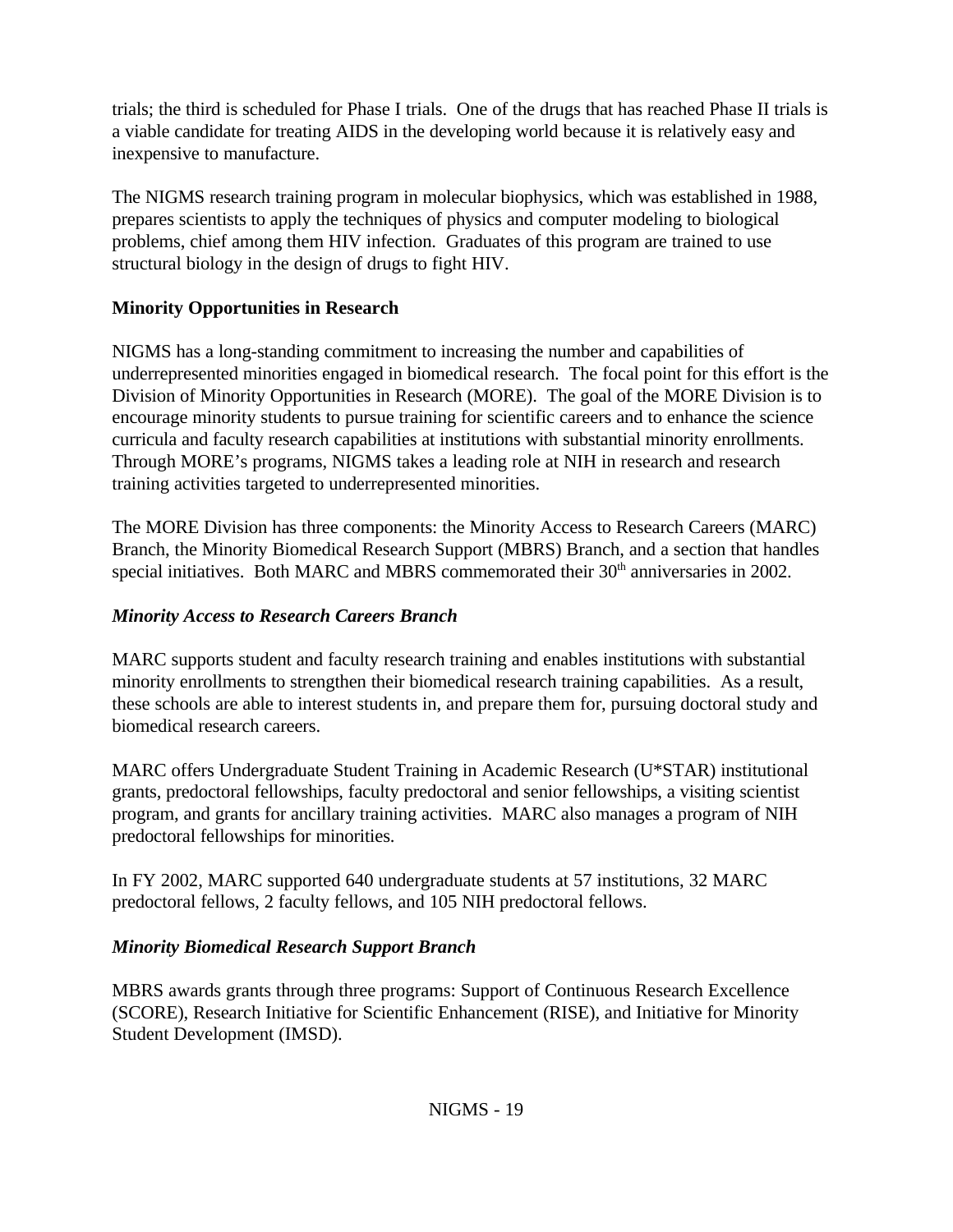The SCORE Program assists biomedical research faculty at minority-serving institutions in developing competitive research programs that increase the number of underrepresented minorities who are professionally engaged in biomedical research. The RISE Program enhances the research environment at minority-serving institutions to increase the interest, skills, and competitiveness of students and faculty in pursuit of biomedical research careers. The IMSD encourages institutions with established research programs to initiate or expand activities to improve the academic and research capabilities of underrepresented minority students and to facilitate their progress toward careers in biomedical research.

In FY 2002, 647 faculty members at 115 institutions worked on 477 MBRS research projects. MBRS also supported 1,261 undergraduate and 719 graduate students, who worked as research assistants on scientific projects at their own institutions or in other settings, including laboratories at research-intensive institutions and in industry.

## *Special Initiatives*

MORE supports several special initiatives that strive to develop new approaches for the recruitment and retention of minority biomedical scientists. One such activity is the Bridges to the Future Program, which is co-sponsored by NIGMS and the NIH National Center on Minority Health and Health Disparities. This program encourages students in associate's or master's degree programs to make the transition to the next level of training (the bachelor's or Ph.D. degree, respectively) toward careers in biomedical research. Since the inception of the Bridges Program in 1992, NIGMS has supported 141 programs, 11 of which received initial funding in FY 2002.

The division also supports two innovative awards to foster the development of new skills. The MORE Faculty Development Award enables eligible faculty members to update or enhance their research skills by spending a summer (or one academic term) every year for 2 to 5 years in full-time research in a research-intensive laboratory outside their home institutions. The Institutional Research and Academic Career Development Award combines a traditional postdoctoral research experience with an opportunity to develop teaching skills through mentored assignments at a minority-serving institution. The goals of the program are to provide a resource to motivate the next generation of scientists at minority-serving institutions and to promote linkages between research-intensive and minority-serving institutions that can lead to further research and teaching collaborations.

NIGMS continues to partner with the Indian Health Service on the Native American Research Centers for Health (NARCH) Program. This program encourages research on diseases and health conditions of importance to American Indians and Alaska Natives. It also prepares Native American biomedical and behavioral scientists and health professionals to compete for NIH funding. A third goal is to increase the capacity of both the research-intensive organizations and the Native American organizations to work together to produce competitive research proposals. Since the NARCH Program began in 2001, NIGMS has funded 11 NARCH grants, 3 of which were new in FY 2002.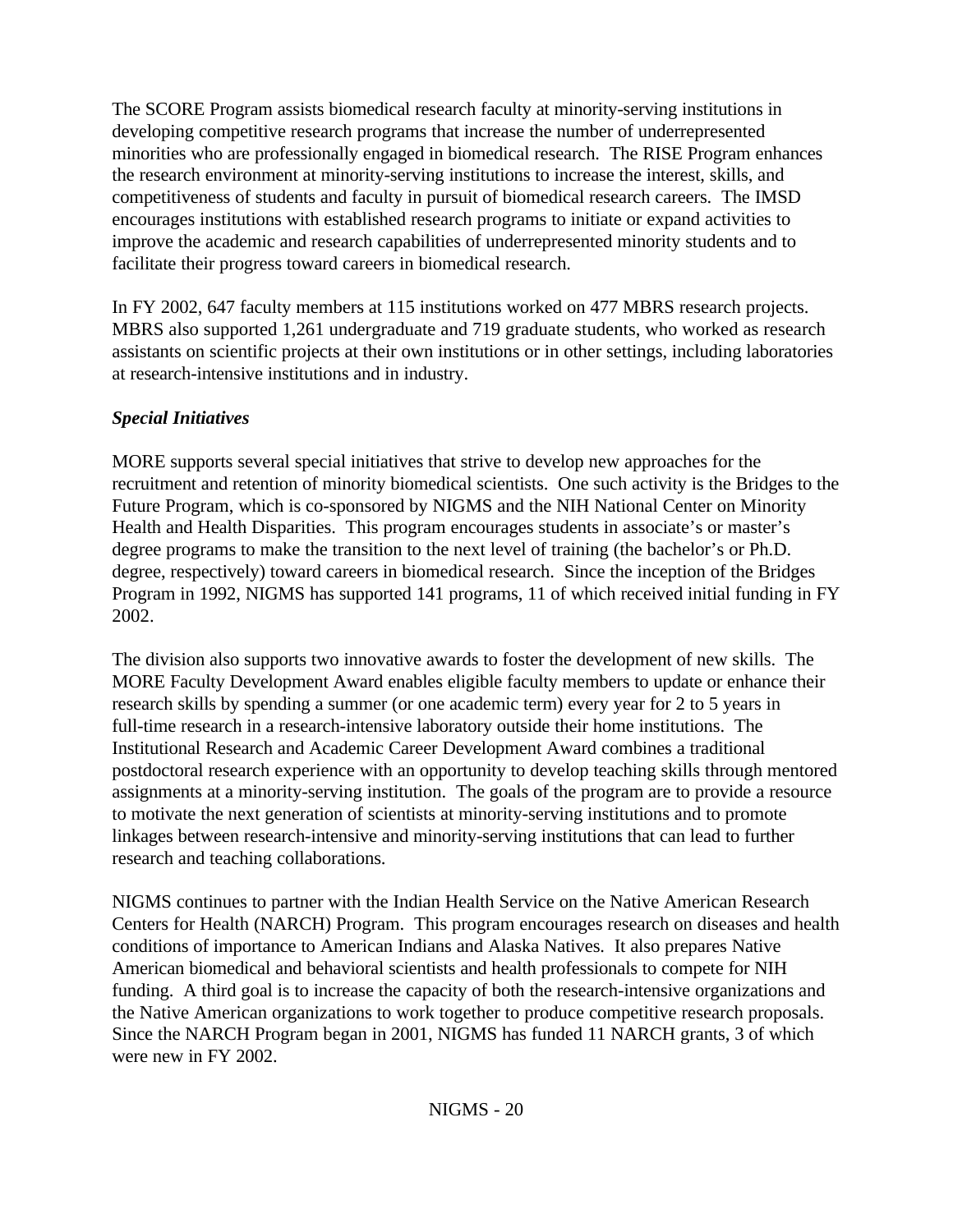Another successful ongoing activity is the MORE Division's support of workshops, mini-courses, and meetings in a number of areas, including grant writing and program evaluation. The division's future plans include supporting mentored research experiences for underrepresented minority medical students, studying what works to promote success in science, and stimulating training and curriculum development in the quantitative sciences.

# *Success Stories*

Reflecting their exceptional achievements in nurturing students who are interested in research careers, two MORE program directors were among ten individual recipients of this year's Presidential Awards for Excellence in Science, Mathematics, and Engineering Mentoring. They are Dr. Therese Markow, a professor of ecology and evolutionary biology at the University of Arizona, and Dr. Bharati Mehrotra, a professor of biology at Tougaloo College.

A former participant in two NIGMS minority programs received the 2002 Alan T. Waterman Award, which is the highest honor given to a young researcher by the National Science Foundation. Dr. Erich Jarvis, an assistant professor in the department of neurobiology at Duke University Medical Center, participated in the MARC and MBRS programs as an undergraduate student at the City University of New York, Hunter College. He was also a MARC predoctoral fellow at The Rockefeller University.

Also in 2002, the National Science Board's Public Service Award went to the Society for Advancement of Chicanos and Native Americans in Science (SACNAS). The award recognized SACNAS' support, guidance, and mentoring of budding young Latino and Native American scientists and engineers. The SACNAS annual conference, which NIGMS co-sponsors, provides opportunities for many undergraduate and graduate students to participate in their first scientific meeting and hear talks by leading scientists.

Many participants in MORE programs go on to productive academic careers and professions in research or research administration. This shows that the educational strategy of involving students in hands-on research experiences is one that works. Among this year's success stories are:

- Dr. Cassandra Smith, a former MBRS program participant at Stillman College, is now a professor of biology and chair of the Division of Natural Sciences, Mathematics, and Computer Science at Voorhees College. She also directs the school's RISE program.
- Dr. Victor Vandell, a former MBRS program participant at Chicago State University, is now a staff scientist and head of the mass spectrometry laboratory at Hercules Incorporated in Wilmington, Delaware.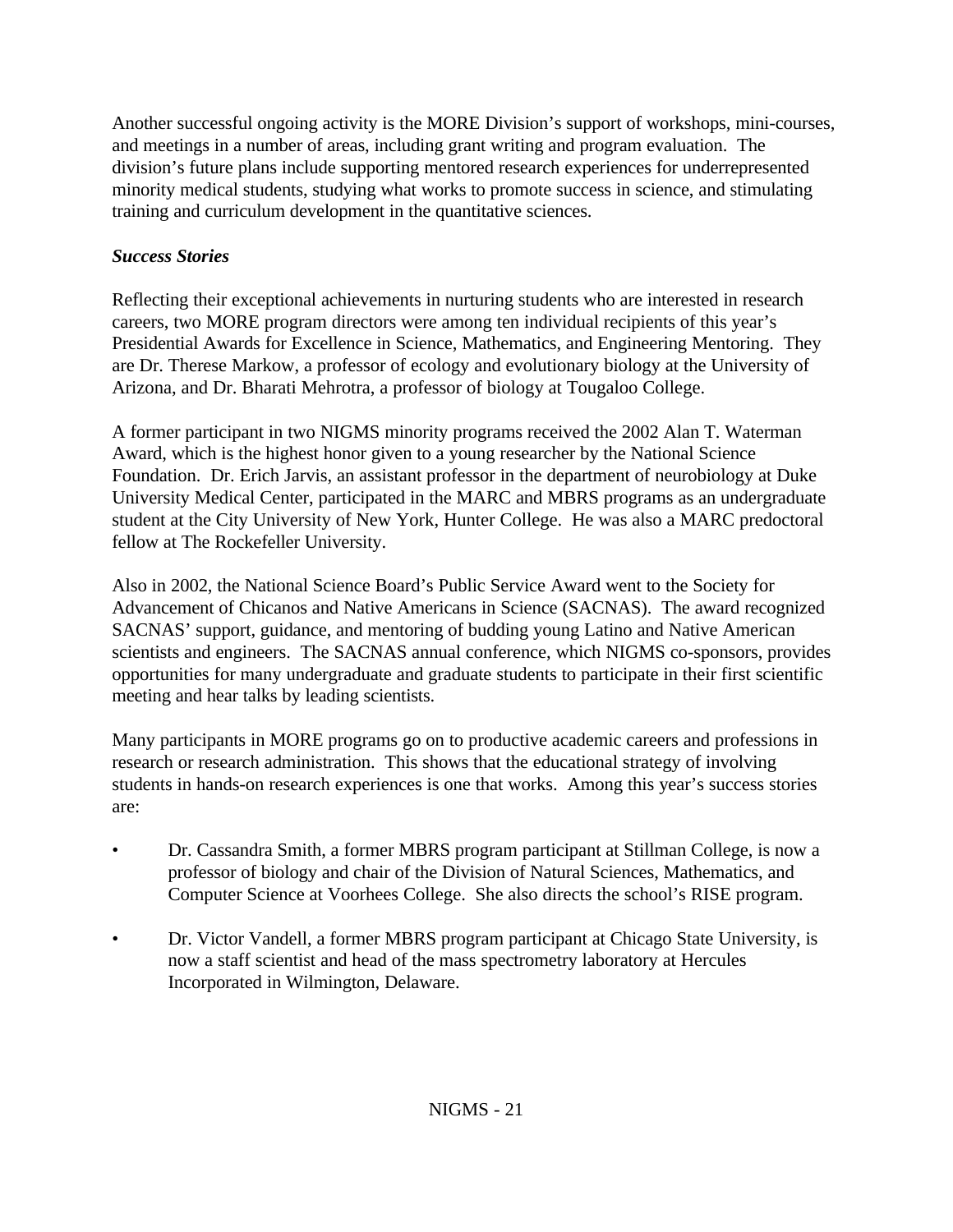• Dr. Roslyn Blake Edson, a former MARC trainee at the City University of New York, City College, is now assurance coordinator in the Office for Human Research Protections of the U.S. Department of Health and Human Services.

## **Innovations in Management and Administration**

NIGMS encourages its employees to streamline work processes and reduce paperwork and administrative burdens through innovations in management and administration.

## **Administrative Best Practices and Efficiencies**

NIGMS continues to partner with the National Heart, Lung, and Blood Institute and the National Institute of Neurological Disorders and Stroke to share administrative best practices and collaborate on solving common problems. This interaction has been very productive. In 2002, for example, members of the group conducted a preliminary examination of NIH and grantee institution experiences with modular grants and Just-in-Time information collection procedures. A report on this effort was shared with the Deputy Director for Extramural Research, NIH, so that the broader NIH extramural community can draw on the findings of the preliminary assessment.

# **Information Technology Management**

NIGMS has engaged in a number of information technology management activities aimed at enhancing administrative efficiency. For example, it is moving aggressively toward achieving Capability Maturity Model Level II, which is the industry standard for a comprehensive software quality process. This entails instituting rigorous information technology planning, establishing documentation standards and ensuring that the standards are met, and adopting a new standard software development protocol based on business needs and project management plans.

The Institute is a leader at NIH in using new, automated tools to gather, analyze, and report financial information from various databases. As part of this effort, NIGMS staff members are playing active roles in developing the NIH Business and Research Support System, a consolidated, NIH-wide resource planning database.

# **NIH Competitive Service Center Participation**

NIGMS' ongoing service center arrangements continue to be successful. A Center for Scientific Review service center reimburses NIGMS grant peer review consultants, and a National Institute of Child Health and Human Development service center handles NIGMS' committee management activities. The Institute is also a user of the NIH Office of Extramural Research's National Research Service Awards Payback service center.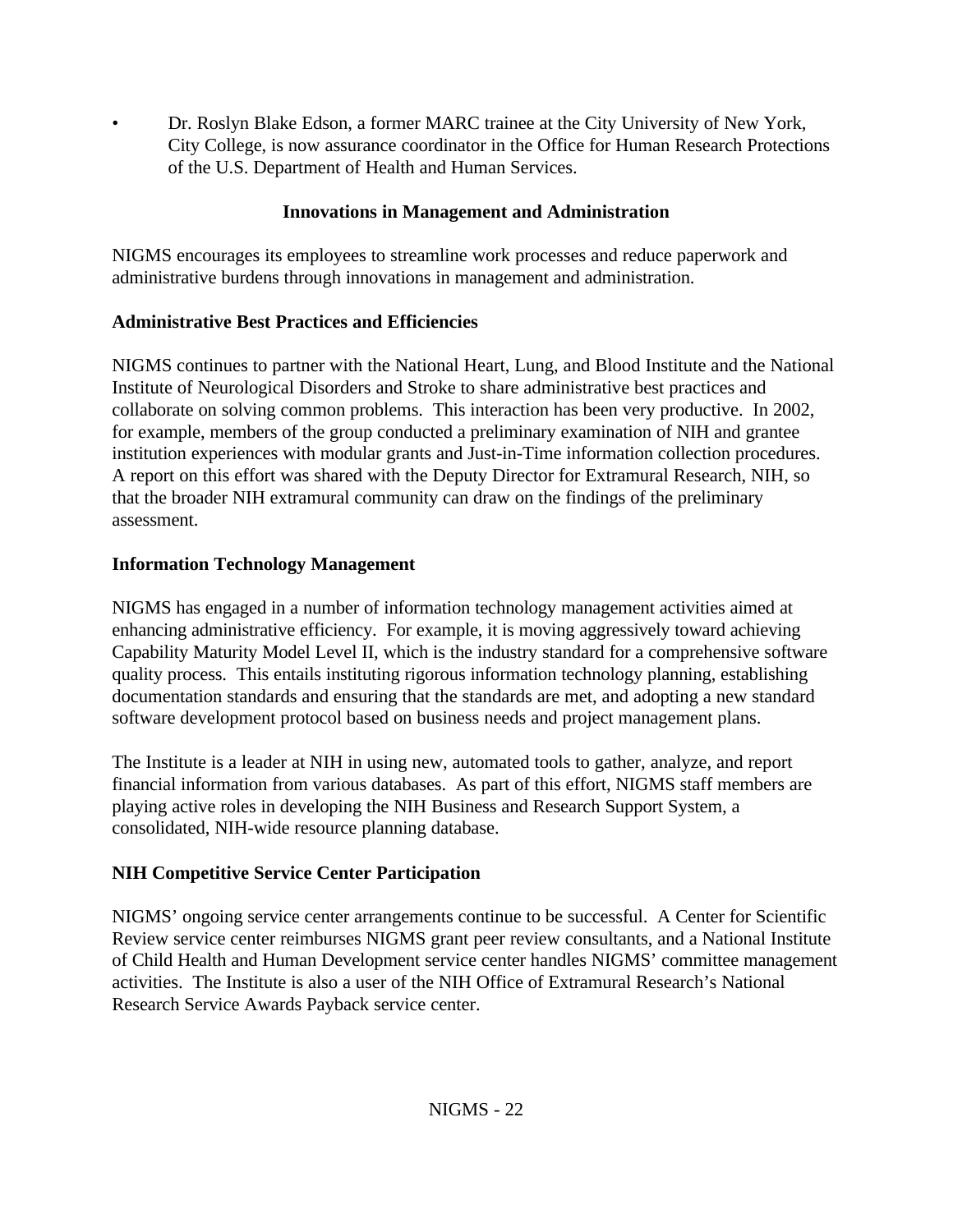### **Streamlined Work Processes**

NIGMS has arranged to use the National Cancer Institute's Electronic Imaging System on a trial basis in FY 2003. This system is a centralized repository of grant information documents and images. Using such a system should facilitate the Institute's transition to electronic grants administration in the coming years. As one step toward this goal, NIGMS now provides grant applications in electronic formats, rather than on paper, to its peer reviewers and advisory council members. Another activity that will inform future streamlining efforts and electronic workflow is the ongoing development of business maps of critical work processes.

## **Capitalizing on Scientific Opportunities**

In recent years, NIGMS has created a variety of programs to stimulate research and respond to needs identified by the scientific community. A series of meetings in the spring of 1998 provided valuable input from a wide range of prominent scientists and led to the NIGMS glue grants, the Pharmacogenetics Research Network, and a set of programs focused on understanding complex biomedical systems.

NIGMS held another meeting about scientific opportunities in September 2002. The goal of this meeting was to identify the most significant scientific problems that basic biomedical researchers are likely to be addressing in the year 2010. Participants also discussed needed tools and resources, as well as anticipated experimental approaches. NIGMS will use the advice from these experts to help frame its research and training program planning.

In a related activity, NIGMS staff evaluated the grant portfolios of the Institute's scientific divisions in the summer of 2002. The goal of this activity was to ensure a proper balance in research support and to identify research gaps or other issues in the scientific areas within NIGMS' mission.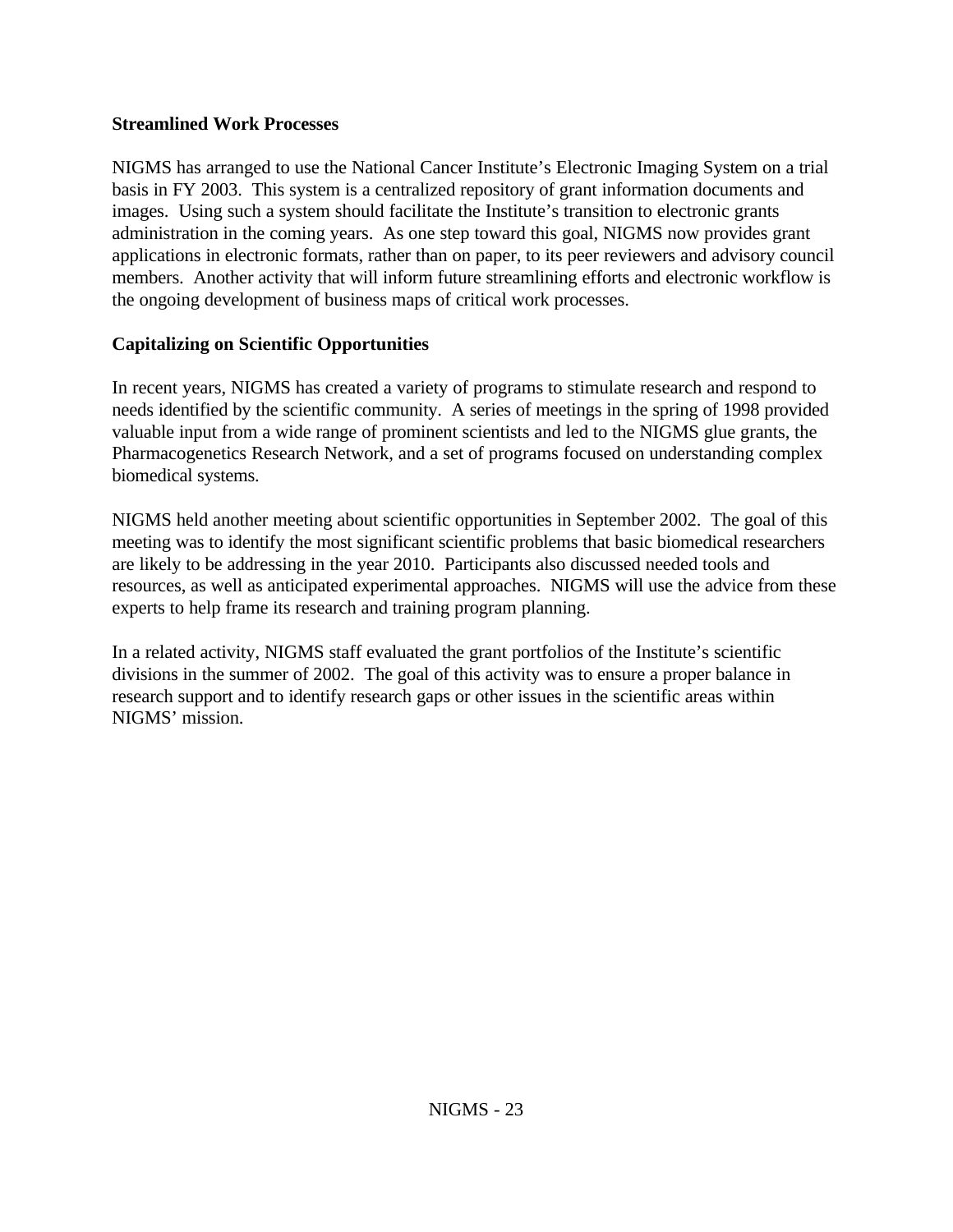### **Budget Policy**

The Fiscal Year 2004 budget request for the NIGMS is \$1,923,133,000 including AIDS, an increase of \$74,085,000 and 4 percent over the FY 2003 amended President's Budget Request. A five year history of FTEs and Funding Levels for NIGMS are shown in the graphs below. Note that Fiscal Years 2001 and 2000 FTEs are not comparable for the NIH Human Resources functional consolidation.



NIH's highest prioritiy is the funding of medical research through research project grants (RPGs). Support for RPGs allows NIH to sustain the scientific momentum of investigator-initiated research while providing new research opportunities. NIGMS will provide an aggregate average cost increase of 3.6 percent for RPGs. In FY 2004, NIGMS will fully fund 68 new RPGs, the majority of which will be Academic Research Enhancement Awards.

Promises for advancement in medical research are dependent on maintaining the supply of new investigators with new ideas. In the Fiscal Year 2004 request, NIGMS will support 4,454 preand postdoctoral trainees in full-time training positions, the same number as in FY 2003. Stipend levels for NRSA trainees will increase by 4 percent over Fiscal Year 2003 levels for predoctoral fellows, and from 4-1 percent, based on years of experience, for postdoctoral fellows.

The Fiscal Year 2004 request includes funding for 49 research centers, 277 other research grants, including 43 career awards, and 24 R&D contracts. Intramural Research and Research Management and Support receive increases of 1.8 percent over FY 2003.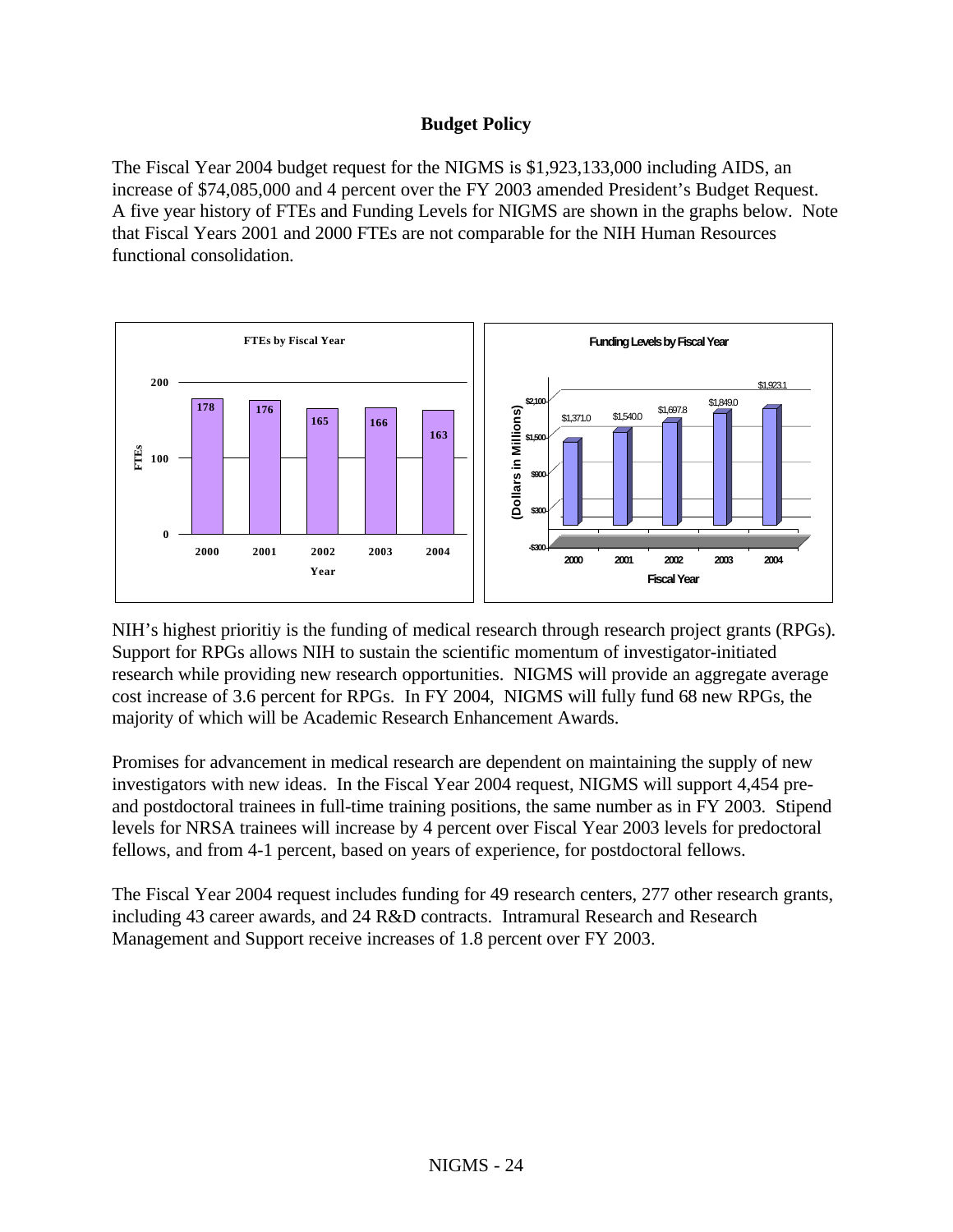

The mechanism distribution by dollars and percent change are displayed below: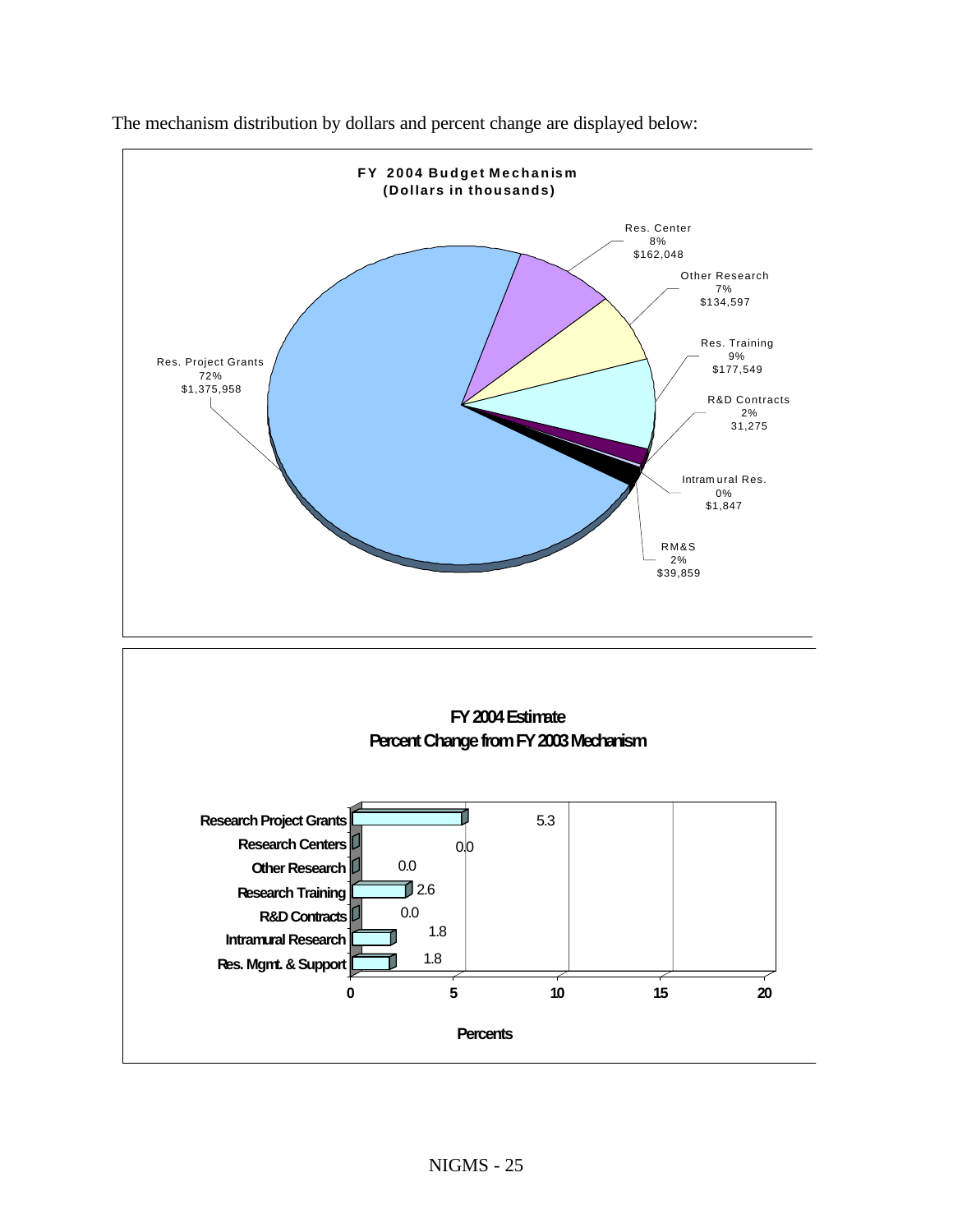#### **NATIONAL INSTITUTES OF HEALTH**

National Institute of General Medical Sciences

<span id="page-25-0"></span>

|                                           |                  | Budget Mechanism - Total  |                    |                           |                  |                           |
|-------------------------------------------|------------------|---------------------------|--------------------|---------------------------|------------------|---------------------------|
|                                           |                  | FY 2002                   | FY 2003 Amended    |                           | FY 2004          |                           |
| <b>MECHANISM</b>                          | Actual           |                           | President's Budget |                           |                  | Estimate                  |
| Research Grants:                          | No.              | Amount                    | No.                | Amount                    | No.              | Amount                    |
| Research Projects:                        |                  |                           |                    |                           |                  |                           |
| Noncompeting                              | 2,927            | \$856,795,000             | 2,977              | \$897,954,000             | 3,084            | \$974,792,000             |
| Administrative supplements                | (242)            | 14,566,000                | (242)              | 15,003,000                | (242)            | 15,003,000                |
| Full funded                               | 0                | 0                         | 0                  | 0                         | 68               | 16,874,000                |
| Single year                               | 1,007            | 307,304,000               | 1,114              | 353,490,000               | 997              | 324,382,000               |
| Subtotal, competing                       | 1.007            | 307,304,000               | 1,114              | 353,490,000               | 1,065            | 341,256,000               |
| Subtotal, RPGs                            | 3,934            | 1,178,665,000             | 4,091              | 1,266,447,000             | 4,149            | 1,331,051,000             |
| SBIR/STTR                                 | 143              | 37,551,000                | 155                | 40,639,000                | 172              | 44,907,000                |
| Subtotal, RPGs                            |                  | 4,077 1,216,216,000       | 4,246              | 1,307,086,000             | 4,321            | 1,375,958,000             |
| <b>Research Centers:</b>                  |                  |                           |                    |                           |                  |                           |
| Specialized/comprehensive                 | 35               | 114,773,000               | 45                 | 149,588,000               | 49               | 149,588,000               |
| Clinical research                         | $\Omega$         | 0                         | 0                  | O                         | 0                |                           |
| Biotechnology                             | 0                | 17,569,000                | 0                  | 12,460,000                | 0                | 12,460,000                |
| Comparative medicine                      | 0                | 15,000                    | 0                  | 0                         | 0                | 0                         |
| Research Centers in Minority Institutions | 0                | 0                         | 0                  | 0                         | 0                |                           |
| Subtotal, Centers                         | $\overline{35}$  | 132,357,000               | 45                 | 162,048,000               | 49               | 162,048,000               |
| Other Research:                           |                  |                           |                    |                           |                  |                           |
| Research careers                          | 38               | 8,887,000                 | 43                 | 9,605,000                 | 43               | 9,605,000                 |
| Cancer education                          | 0                | 0                         | $\mathbf 0$        | 0                         | 0                | 0                         |
| Cooperative clinical research             | 0                | 0                         | 0                  | 0                         | 0                | 0                         |
| Biomedical research support               | 0                | 2,000,000                 | 0                  | 0                         | 0                | $\Omega$                  |
| Minority biomedical research support      | 150              | 91,787,000                | 159                | 100,048,000               | 159              | 100,048,000               |
| Other                                     | 69               | 17,977,000                | 75                 | 24,944,000                | 75               | 24,944,000                |
| Subtotal, Other Research                  | $\overline{257}$ | 120,651,000               | 277                | 134,597,000               | $\overline{277}$ | 134,597,000               |
| <b>Total Research Grants</b>              | 4,369            | 1,469,224,000             | 4,568              | 1,603,731,000             | 4,647            | 1,672,603,000             |
|                                           |                  |                           |                    |                           |                  |                           |
| Research Training:<br>Individual awards   | FTTPs            |                           | <b>FTTPs</b>       |                           | <b>FTTPs</b>     |                           |
| Institutional awards                      | 510<br>3,944     | 19,382,000<br>147,035,000 | 510<br>3,944       | 20,426,000<br>152,648,000 | 510<br>3,944     | 21,051,000<br>156,498,000 |
| Total, Training                           | 4,454            | 166,417,000               | 4,454              | 173,074,000               | 4,454            | 177,549,000               |
|                                           |                  |                           |                    |                           |                  |                           |
| Research & development contracts          | 20               | 24,531,000                | 24                 | 31,275,000                | 24               | 31,275,000                |
| (SBIR/STTR)                               | (0)              | (0)                       | (0)                | (0)                       | (0)              | (0)                       |
|                                           | FTEs             |                           | <b>FTEs</b>        |                           | <b>FTEs</b>      |                           |
| Intramural research                       | 18               | 1,664,000                 | 18                 | 1,814,000                 | 15               | 1,847,000                 |
| Research management and support           | 147              | 35,920,000                | 148                | 39,154,000                | 148              | 39,859,000                |
| Cancer prevention & control               | 0                | 0                         | 0                  | 0                         | $\mathbf{0}$     |                           |
| Construction                              |                  | 0                         |                    | 0                         |                  | O                         |
| Total, NIGMS                              | 165              | 1,697,756,000             | 166                | 1,849,048,000             | 163              | 1,923,133,000             |
| (Clinical Trials)                         |                  | (0)                       |                    | (0)                       |                  | (0)                       |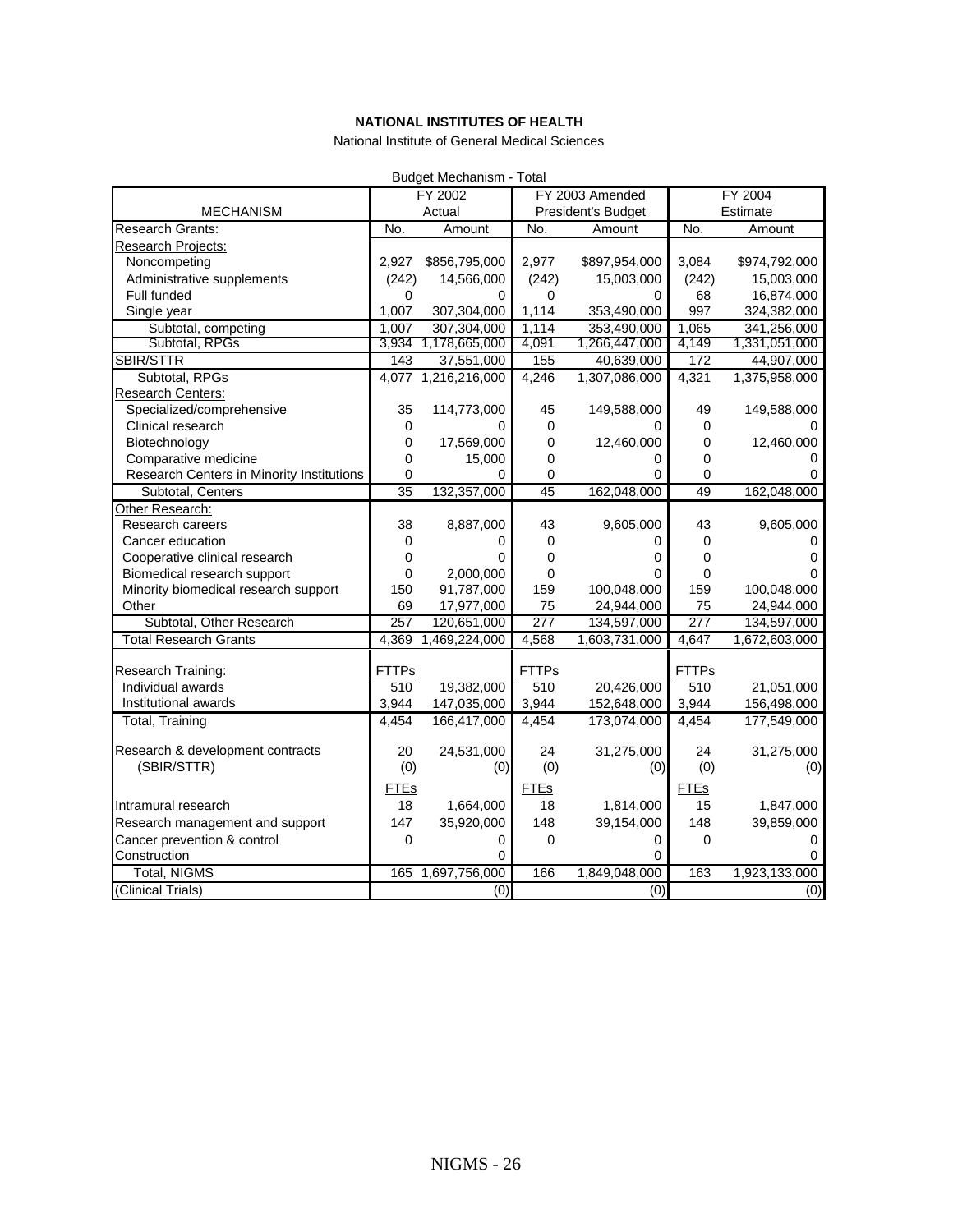<span id="page-26-0"></span>

| <b>Budget Authority by Activity</b><br>(dollars in thousands) |             |                   |             |                                          |             |                     |             |          |
|---------------------------------------------------------------|-------------|-------------------|-------------|------------------------------------------|-------------|---------------------|-------------|----------|
|                                                               |             | FY 2002<br>Actual |             | FY 2003<br>Amended<br>President's Budget |             | FY 2004<br>Estimate |             | Change   |
| <b>ACTIVITY</b>                                               | <b>FTEs</b> | Amount            | <b>FTEs</b> | Amount                                   | <b>FTEs</b> | Amount              | <b>FTEs</b> | Amount   |
| <b>Extramural Research:</b>                                   |             |                   |             |                                          |             |                     |             |          |
| <b>Biomedical Research</b>                                    |             | \$1,493,755       |             | \$1,635,006                              |             | \$1,703,878         |             | \$68,872 |
| <b>Biomedical Research Training</b>                           |             | 166,417           |             | 173,074                                  |             | 177,549             |             | 4,475    |
|                                                               |             |                   |             |                                          |             |                     |             |          |
| Subtotal, Extramural research                                 |             | 1,660,172         |             | 1,808,080                                |             | 1,881,427           |             | 73,347   |
| Intramural research                                           | 18          | 1,664             | 18          | 1,814                                    | 15          | 1,847               | (3)         | 33       |
| Res. management & support                                     | 147         | 35,920            | 148         | 39,154                                   | 148         | 39,859              | $\mathbf 0$ | 705      |
| Total                                                         | 165         | 1,697,756         | 166         | 1,849,048                                | 163         | 1,923,133           | (3)         | 74,085   |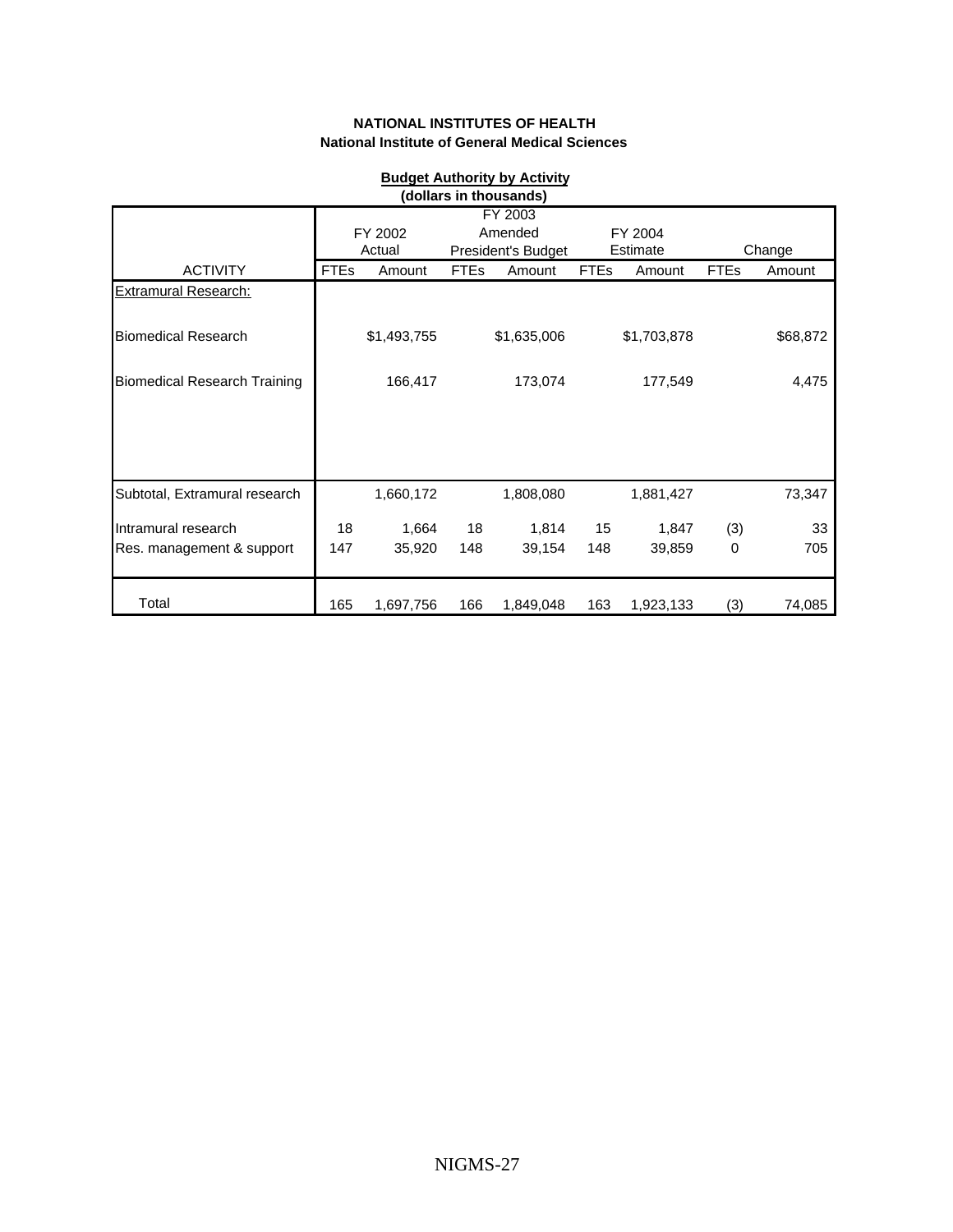<span id="page-27-0"></span>

| 2003 Amended President's Budget             |             |                    |             | \$1,849,048,000  |
|---------------------------------------------|-------------|--------------------|-------------|------------------|
| 2004 Estimated Budget Authority             |             |                    |             | 1,923,133,000    |
| Net change                                  |             |                    |             | 74,085,000       |
|                                             |             | 2003 Amended       |             |                  |
|                                             |             | President's        |             |                  |
|                                             |             | <b>Budget Base</b> |             | Change from Base |
|                                             |             | <b>Budget</b>      |             | <b>Budget</b>    |
| <b>CHANGES</b>                              | <b>FTEs</b> | Authority          | <b>FTEs</b> | Authority        |
| A. Built-in:                                | 18          |                    | (3)         |                  |
| 1. Intramural research:                     |             |                    |             |                  |
| a. Within grade increase                    |             | \$1,187,000        |             | \$29,000         |
| b. Annualization of January                 |             |                    |             |                  |
| 2003 pay increase                           |             | 1,187,000          |             | 9,000            |
| c. January 2004 pay increase                |             | 1,187,000          |             | 18,000           |
| d. One extra day of pay                     |             | 1,187,000          |             | 5,000            |
| e. Payment for centrally furnished services |             | 227,000            |             | 5,000            |
| f. Increased cost of laboratory supplies,   |             |                    |             |                  |
| materials, and other expenses               |             | 400,000            |             | 6,000            |
| Subtotal                                    |             |                    |             | 72,000           |
|                                             |             |                    |             |                  |
| 2. Research Management and Support:         | 148         |                    |             |                  |
| a. Within grade increase                    |             | 15,130,000         |             | 249,000          |
| b. Annualization of January                 |             |                    |             |                  |
| 2003 pay increase                           |             | 15,130,000         |             | 117,000          |
| c. January 2004 pay increase                |             | 15,130,000         |             | 227,000          |
| d. One extra day of pay                     |             | 15,130,000         |             | 58,000           |
| e. Payment for centrally furnished services |             | 8,272,000          |             | 165,000          |
| f. Increased cost of laboratory supplies,   |             |                    |             |                  |
| materials, and other expenses               |             | 15,752,000         |             | 271,000          |
| Subtotal                                    |             |                    |             | 1,087,000        |
|                                             |             |                    |             |                  |
| Subtotal, Built-in                          |             |                    |             | 1,159,000        |

#### **Summary of Changes**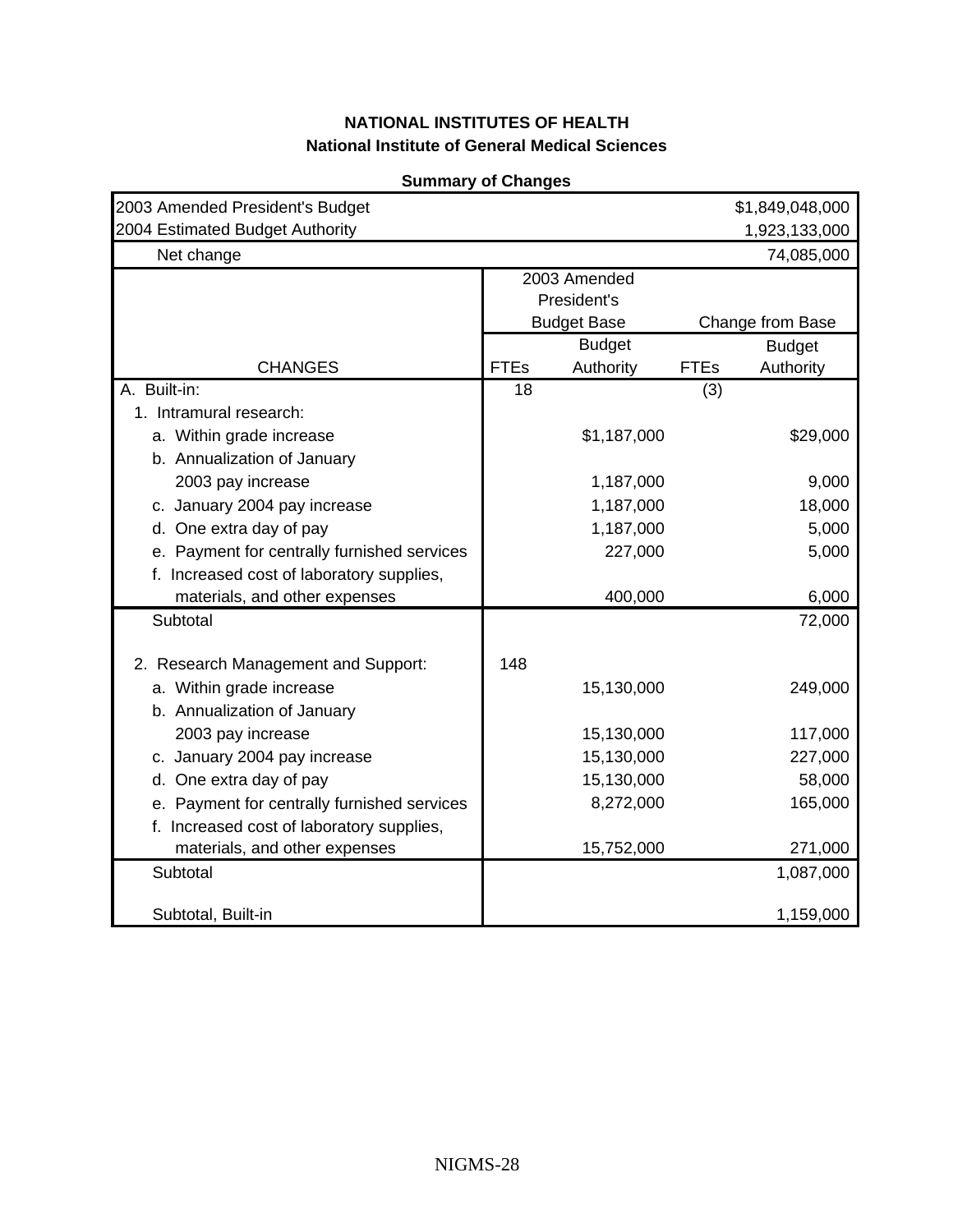### **Summary of Changes--continued**

|                                       |                   | 2003 Amended<br>President's |                    |                  |
|---------------------------------------|-------------------|-----------------------------|--------------------|------------------|
|                                       |                   | <b>Budget Base</b>          |                    | Change from Base |
| <b>CHANGES</b>                        | No.               | Amount                      | No.                | Amount           |
| B. Program:                           |                   |                             |                    |                  |
| 1. Research project grants:           |                   |                             |                    |                  |
| a. Noncompeting                       | 2,977             | \$912,957,000               | 107                | \$76,838,000     |
| b. Competing                          | 1,114             | 353,490,000                 | (49)               | (12, 234, 000)   |
| c. SBIR/STTR                          | 155               | 40,639,000                  | 17                 | 4,268,000        |
| Total                                 | 4,246             | 1,307,086,000               | 75                 | 68,872,000       |
| 2. Research centers                   | 45                | 162,048,000                 | 4                  | 0                |
| 3. Other research                     | 277               | 134,597,000                 | 0                  | 0                |
| 4. Research training                  | 4,454             | 173,074,000                 | 0                  | 4,475,000        |
| 5. Research and development contracts | 24                | 31,275,000                  | 0                  | 0                |
| Subtotal, extramural                  |                   |                             |                    | 73,347,000       |
| 6. Intramural research                | <b>FTEs</b><br>18 | 1,814,000                   | <b>FTEs</b><br>(3) | (39,000)         |
| 7. Research management and support    | 148               | 39,154,000                  | 0                  | (382,000)        |
| 8. Cancer control and prevention      | $\overline{0}$    | $\Omega$                    | 0                  | 0                |
| 9. Construction                       |                   | 0                           |                    | 0                |
| Subtotal, program                     |                   | 1,849,048,000               |                    | 72,926,000       |
| Total changes                         | 166               |                             | (3)                | 74,085,000       |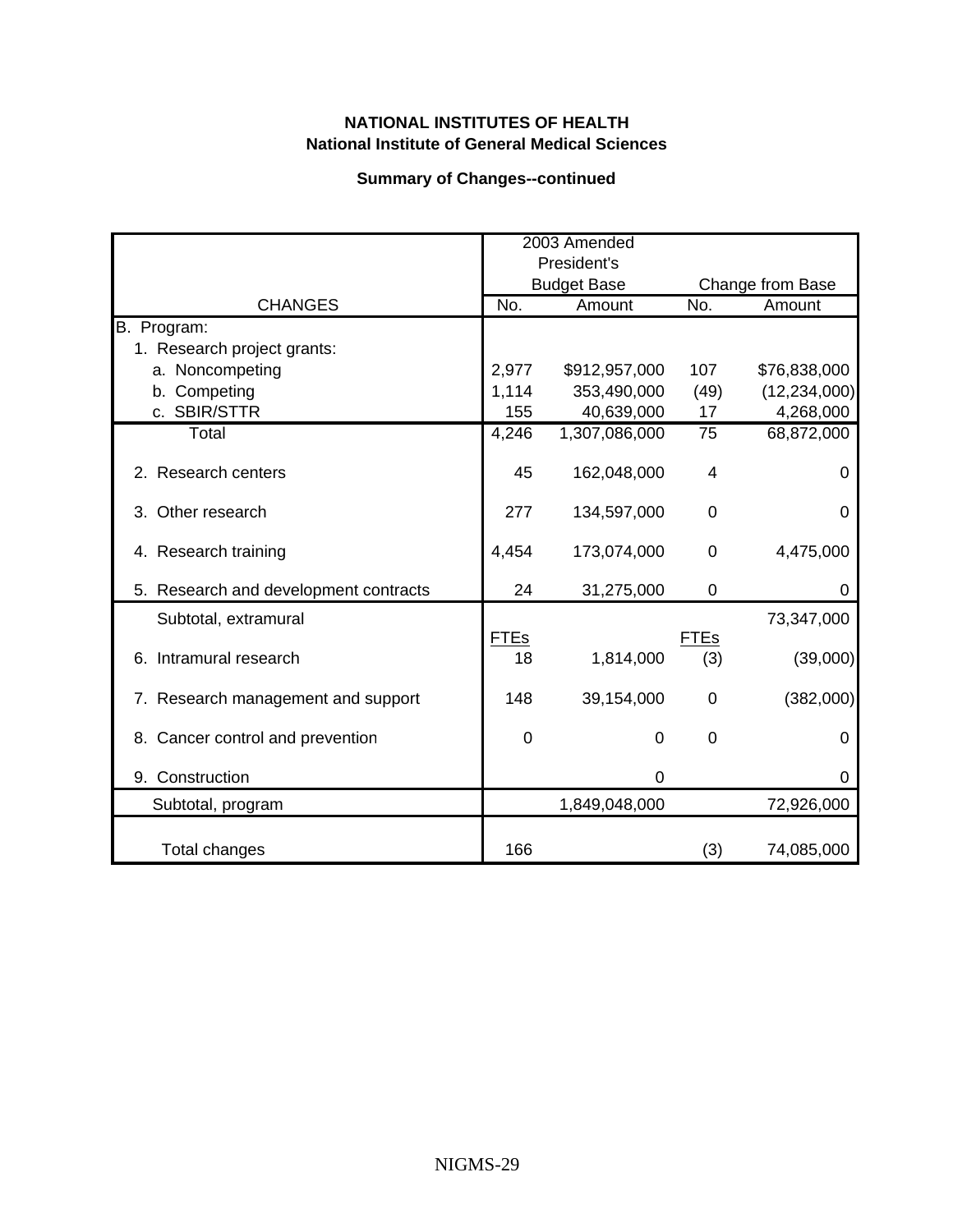<span id="page-29-0"></span>

|      | <b>Buaget Authority by Opject</b>                |                             |                             |             |
|------|--------------------------------------------------|-----------------------------|-----------------------------|-------------|
|      |                                                  | FY 2003                     |                             |             |
|      |                                                  | Amended                     | FY 2004                     | Increase or |
|      |                                                  | Pres. Budget                | Estimate                    | Decrease    |
|      | Total compensable workyears:                     |                             |                             |             |
|      | Full-time employment                             | 166                         | 163                         | (3)         |
|      | Full-time equivalent of overtime & holiday hours | 1                           | 1                           | 0           |
|      |                                                  |                             |                             |             |
|      | Average ES salary                                | \$142,428                   | \$145,276                   | \$2,848     |
|      | Average GM/GS grade                              | 10.7                        | 10.7                        | 0.0         |
|      |                                                  |                             |                             |             |
|      | Average GM/GS salary                             | \$66,890                    | \$68,237                    | \$1,347     |
|      | Average salary, grade established by act of      |                             |                             |             |
|      | July 1, 1944 (42 U.S.C. 207)                     | \$0                         | \$0                         | \$0         |
|      | Average salary of ungraded positions             | 94,100                      | 96,247                      | 2,147       |
|      |                                                  | FY 2003                     |                             |             |
|      |                                                  | Amended                     | FY 2004                     | Increase or |
|      |                                                  |                             | Estimate                    | Decrease    |
|      | OBJECT CLASSES                                   | Pres. Budget                |                             |             |
|      | Personnel Compensation:                          |                             |                             |             |
| 11.1 | <b>Full-Time Permanent</b>                       | \$7,898,000                 | \$8,064,000                 | \$166,000   |
|      | 11.3 Other than Full-Time Permanent              | 4,927,000                   | 5,079,000                   | 152,000     |
|      | 11.5 Other Personnel Compensation                | 381,000                     | 393,000                     | 12,000      |
|      | 11.7 Military Personnel                          | 0                           | 0                           | 0           |
|      | 11.8 Special Personnel Services Payments         | 0                           | 0                           | 0           |
|      | <b>Total, Personnel Compensation</b>             | 13,206,000                  | 13,536,000                  | 330,000     |
|      | 12.1 CivilianPersonnel Benefits                  | 3,111,000                   | 3,207,000                   | 96,000      |
|      | 12.2 Military Personnel Benefits                 | 0                           | 0                           | 0           |
|      | 13.0 Benefits for Former Personnel               | 0                           | 0                           | 0           |
|      | <b>Subtotal, Pay Costs</b>                       | 16,317,000                  | 16,743,000                  | 426,000     |
|      | 21.0 Travel & Transportation of Persons          | 481,000                     | 553,000                     | 72,000      |
|      | 22.0 Transportation of Things                    | 39,000                      | 45,000                      | 6,000       |
|      | 23.1 Rental Payments to GSA                      |                             |                             | 0           |
|      | 23.2 Rental Payments to Others                   | 17,000                      | 24,000                      | 7,000       |
|      | 23.3 Communications, Utilities &                 |                             |                             |             |
|      | Miscellaneous Charges                            | 152,000                     | 213,000                     | 61,000      |
|      |                                                  |                             | 1,114,000                   |             |
|      | 24.0 Printing & Reproduction                     | 792,000                     |                             | 322,000     |
|      | 25.1 Consulting Services                         | 125,000                     | 165,000                     | 40,000      |
|      | 25.2 Other Services                              | 3,737,000                   | 2,702,000                   | (1,035,000) |
|      | 25.3 Purchase of Goods & Services from           |                             |                             |             |
|      | <b>Government Accounts</b>                       | 72,047,000                  | 74,411,000                  | 2,364,000   |
|      | 25.4 Operation & Maintenance of Facilities       | 559,000                     | 786,000                     | 227,000     |
|      | 25.5 Research & Development Contracts            | 858.000                     | 858,000                     | 0           |
|      | 25.6 Medical Care                                | 0                           | 0                           | 0           |
|      | 25.7 Operation & Maintenance of Equipment        | 122,000                     | 172,000                     | 50,000      |
|      | 25.8 Subsistence & Support of Persons            | 0                           | 0                           | 0           |
|      | 25.0 Subtotal, Other Contractual Services        | 77,448,000                  | 79,094,000                  | 1,646,000   |
|      | 26.0 Supplies & Materials                        | 300,000                     | 421,000                     | 121,000     |
|      | 31.0 Equipment                                   | 1,830,000                   | 359,000                     | (1,471,000) |
|      | 32.0 Land and Structures                         | 0                           | 0                           |             |
|      | 33.0 Investments & Loans                         | 0                           | 0                           | 0           |
|      | 41.0 Grants, Subsidies & Contributions           | 1,751,672,000               | 1,824,567,000               | 72,895,000  |
|      | 42.0 Insurance Claims & Indemnities              | 0                           | 0                           | 0           |
|      | 43.0 Interest & Dividends                        | 0                           | 0                           | 0           |
|      | 44.0 Refunds                                     | 0                           | 0                           | 0           |
|      |                                                  |                             |                             |             |
|      | <b>Subtotal, Non-Pay Costs</b>                   | 1,832,731,000 1,906,390,000 |                             | 73,659,000  |
|      | <b>Total Budget Authority by Object</b>          |                             | 1,849,048,000 1,923,133,000 | 74,085,000  |

#### **Budget Authority by Object**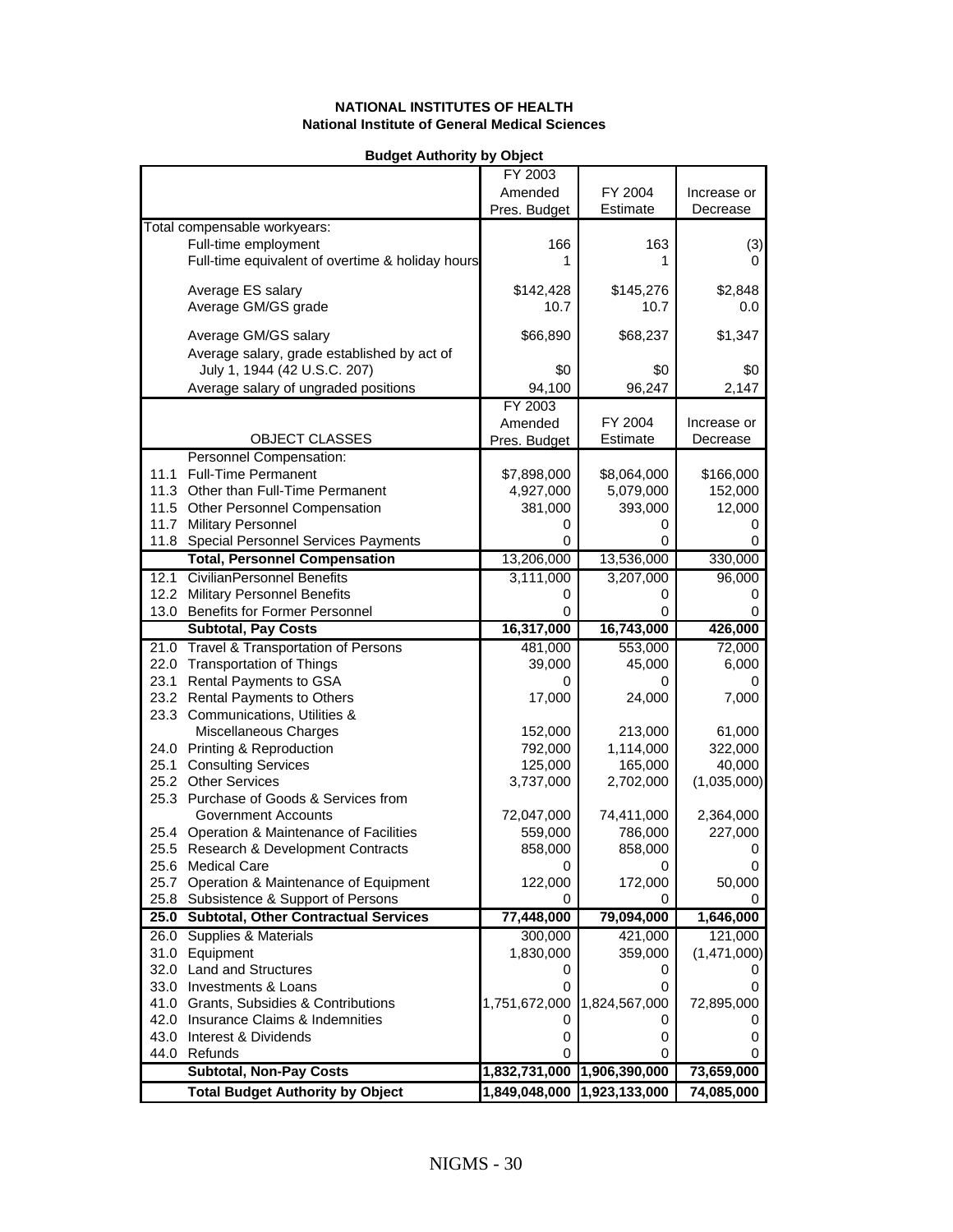# **Salaries and Expenses**

<span id="page-30-0"></span>

|                                              | FY 2003      |                 |             |
|----------------------------------------------|--------------|-----------------|-------------|
|                                              | Amended      | FY 2004         | Increase or |
| <b>OBJECT CLASSES</b>                        | Pres. Budget | <b>Estimate</b> | Decrease    |
| <b>Personnel Compensation:</b>               |              |                 |             |
| Full-Time Permanent (11.1)                   | \$7,898,000  | \$8,064,000     | \$166,000   |
| Other Than Full-Time Permanent (11.3)        | 4,927,000    | 5,079,000       | 152,000     |
| Other Personnel Compensation (11.5)          | 381,000      | 393,000         | 12,000      |
| Military Personnel (11.7)                    |              |                 |             |
| Special Personnel Services Payments (11.8)   |              |                 |             |
| <b>Total Personnel Compensation (11.9)</b>   | 13,206,000   | 13,536,000      | 330,000     |
| Civilian Personnel Benefits (12.1)           | 3,111,000    | 3,207,000       | 96,000      |
| Military Personnel Benefits (12.2)           |              |                 |             |
| Benefits to Former Personnel (13.0)          |              |                 |             |
| <b>Subtotal, Pay Costs</b>                   | 16,317,000   | 16,743,000      | 426,000     |
| Travel (21.0)                                | 481,000      | 553,000         | 72,000      |
| Transportation of Things (22.0)              | 39,000       | 45,000          | 6,000       |
| Rental Payments to Others (23.2)             | 17,000       | 24,000          | 7,000       |
| Communications, Utilities and                |              |                 |             |
| Miscellaneous Charges (23.3)                 | 152,000      | 213,000         | 61,000      |
| Printing and Reproduction (24.0)             | 792,000      | 1,114,000       | 322,000     |
| <b>Other Contractual Services:</b>           |              |                 |             |
| Advisory and Assistance Services (25.1)      | 100,000      | 140,000         | 40,000      |
| Other Services (25.2)                        | 3,737,000    | 2,702,000       | (1,035,000) |
| Purchases from Govt. Accounts (25.3)         | 16,518,000   | 18,430,000      | 1,912,000   |
| Operation & Maintenance of Facilities (25.4) | 559,000      | 786,000         | 227,000     |
| Operation & Maintenance of Equipment (25.7)  | 122,000      | 172,000         | 50,000      |
| Subsistence & Support of Persons (25.8)      |              |                 |             |
| <b>Subtotal Other Contractual Services</b>   | 21,036,000   | 22,230,000      | 1,194,000   |
| Supplies and Materials (26.0)                | 300,000      | 421,000         | 121,000     |
| <b>Subtotal, Non-Pay Costs</b>               | 22,817,000   | 24,600,000      | 1,783,000   |
| <b>Total, Administrative Costs</b>           | 39,134,000   | 41,343,000      | 2,209,000   |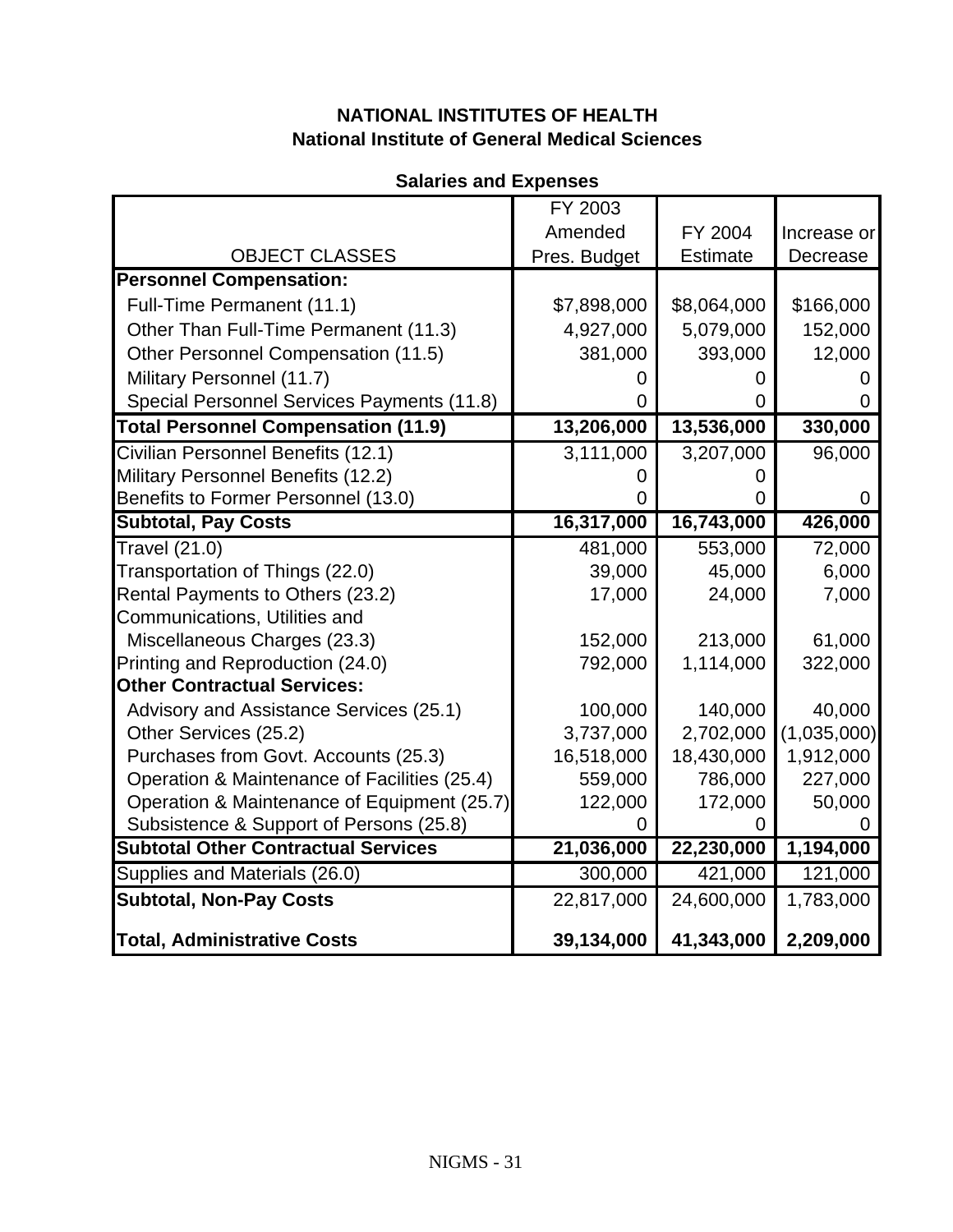#### National Institute of General Medical Sciences

### SIGNIFICANT ITEMS IN SENATE APPROPRIATION COMMITTEE REPORT

<span id="page-31-0"></span>The following section represents FY 2003 Congressional requirements for reports and significant items derived from Senate Report 107-216. These actions discussed below are contingent on inclusion of similar language and funding in the final FY 2003 appropriation and related reports. Additional items may be transmitted at a later date as a result of the final Conference report.

#### Item

*Behavioral science research and training* – As the NIH Institute most concerned with basic research, the NIGMS has provided leadership in basic research on physiological and biological structures and functions that may play roles in numerous health conditions. The Committee encourages the NIGMS to develop collaborations with other Institutes, such as the NCI and NIMH, and the Office of Behavioral and Social Sciences Research to fund basic research to integrate physiological knowledge of predisease pathways with behavioral studies.

#### Action to be Taken

The NIGMS primarily supports fundamental areas of biomedical science of a structural or functional nature, which provide the foundation for disease-targeted studies by the other components of the NIH. NIGMS supports a limited number of studies in the area of behavioral research using animal models. Such work is relevant to the study of more complex behaviors in higher organisms supported by other institutes at the NIH.

Research training in the behavioral sciences is supported through NIGMS' Medical Scientist Training Program, Systems and Integrative Biology training program, and programs of the Minority Opportunities in Research Division. All of these programs solicit applications for research training support in a broad range of disciplines, explicitly including the behavioral and social sciences.

The NIH Office of Behavioral and Social Sciences Research (OBSSR) has proposed to the Director, NIH that an examination of how NIH might best pursue future research and research training efforts in the basic behavioral and social sciences be conducted. The OBSSR proposal envisioned that a working group of institute representatives will be convened in 2003. NIGMS would participate on that group.

### Item

*Medical Scientist Training Program (MSTP)* – The Committee understands that translating the human genome into cures and therapies is the next great challenge for modern medicine. To meet that challenge, a new generation of scientists must be trained. The MSTP is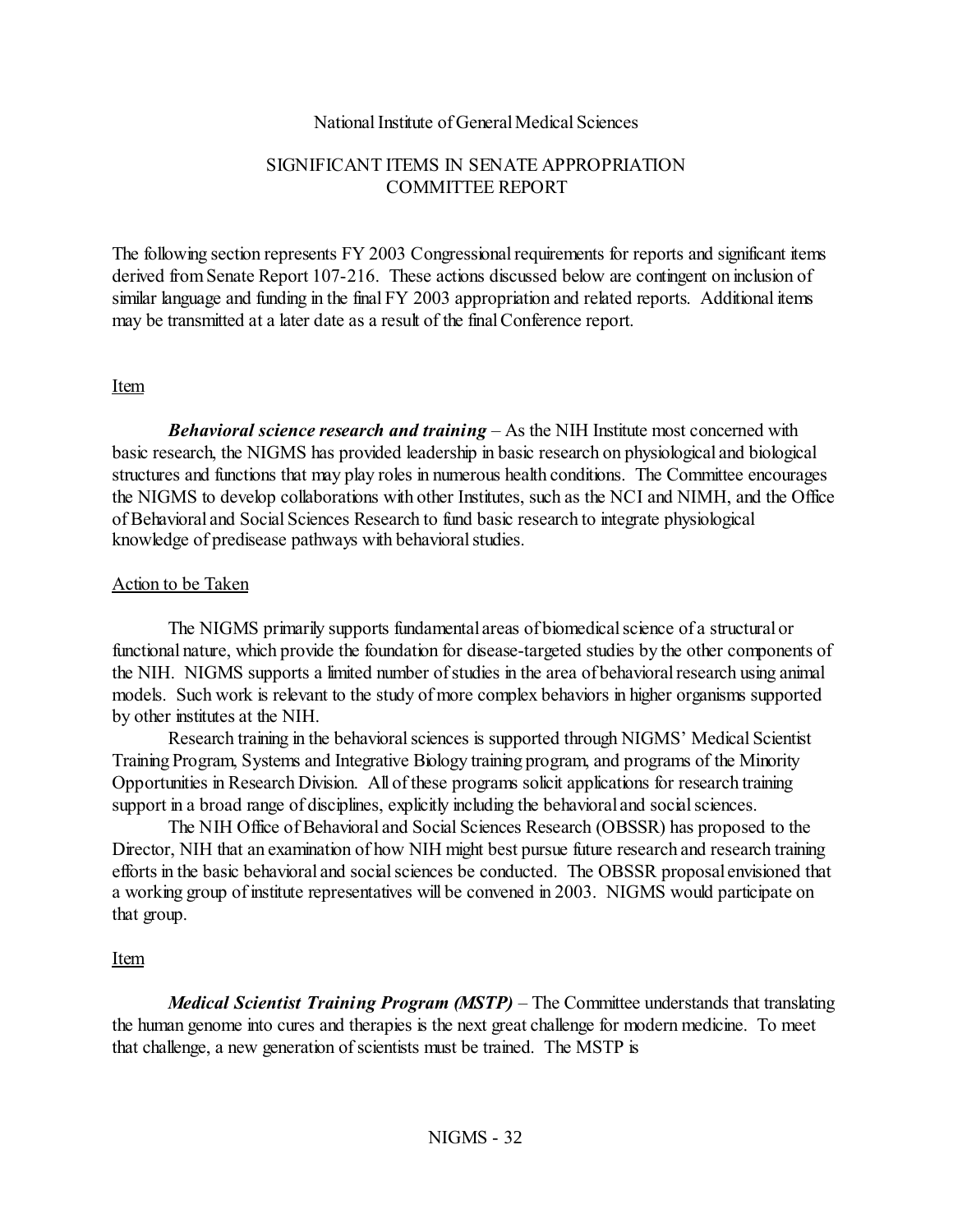a highly competitive program that trains physicians for careers in biomedical research by supporting them as they earn both M.D. and Ph.D. degrees. The Committee strongly urges the NIGMS to provide additional funds to increase the number of promising physicians it trains through this program.

### Action to be Taken

NIGMS recognizes the importance of its training programs for providing the most critical element of good research: well-prepared scientists. One such program is the Medical Scientist Training Program (MSTP), which supports training that leads to both a Ph.D. and an M.D. degree. The Institute acknowledges the Committee's recommendation to increase the funding, and therefore, the number of trainees supported by the MSTP program. However, in supporting training for the next generation of scientists, NIGMS must carefully balance its support for MSTP and for its other valuable training programs.

The number of MSTP trainees has grown steadily over the past six years, from 823 trainees in FY 1997 to 933 trainees in FY 2002. NIGMS believes that the program will continue to achieve its goal of training a significant number of promising physicians-scientists for years to come.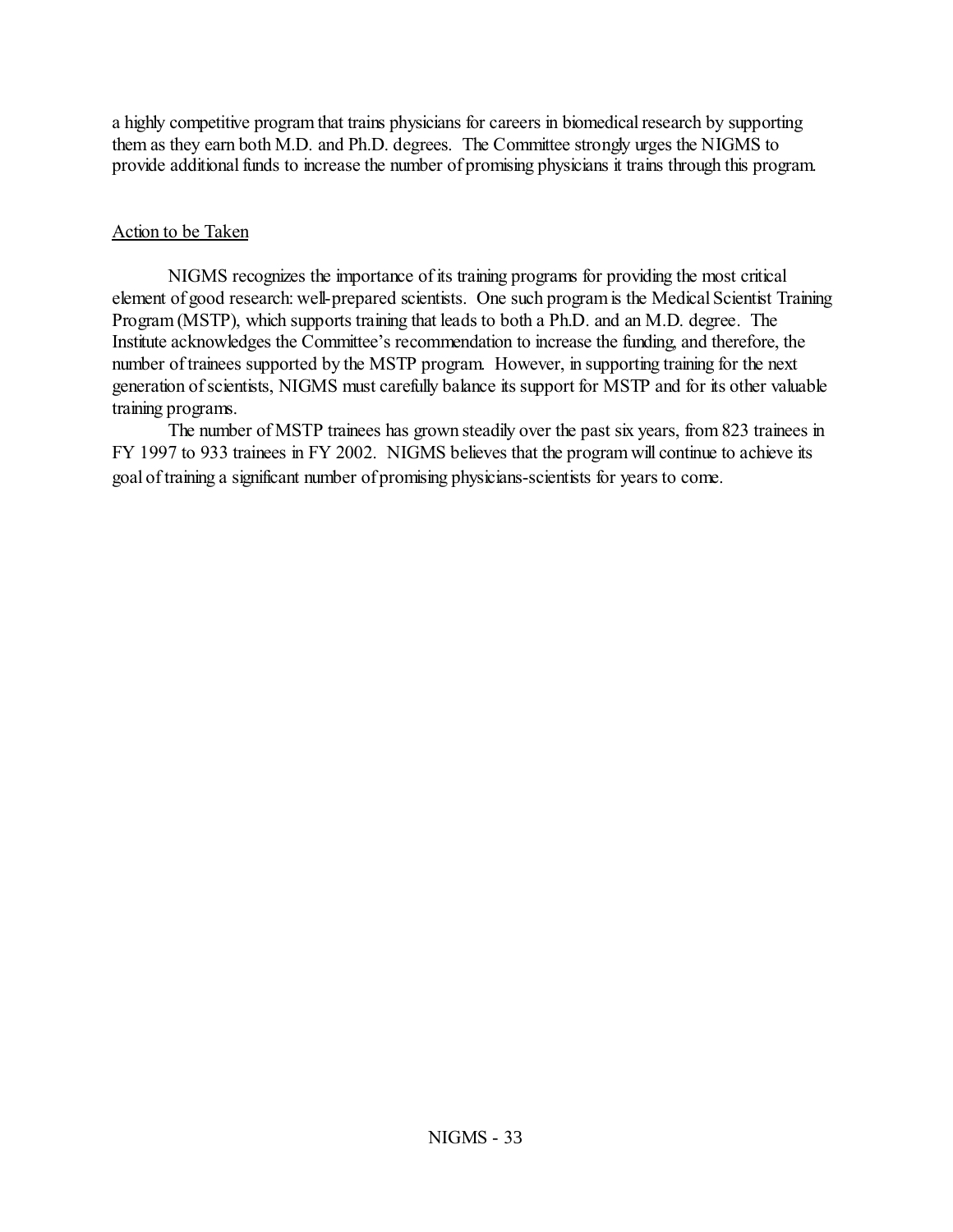<span id="page-33-0"></span>

|                                     |                            |                       | Authorizing Legislation   |                                    |                           |                         |
|-------------------------------------|----------------------------|-----------------------|---------------------------|------------------------------------|---------------------------|-------------------------|
|                                     | Other Citation<br>PHS Act/ | U.S. Code<br>Citation | 2003 Amount<br>Authorized | President's Budget<br>2003 Amended | 2004 Amount<br>Authorized | 2004 Budget<br>Estimate |
| Research and Investigation          | Section 301                | 42§241                | Indefinite                |                                    | Indefinite                |                         |
| <b>Medical Sciences</b>             | Section 41B                | 42§285b               | Indefinite                | \$1,675,974,000                    | Indefinite                | \$1,745,584,000         |
| National Research<br>Service Awards | Section 487(d)             | 42§288                | ত                         | 173,074,000                        | <u>ত</u>                  | 177,549,000             |
| Total, Budget Authority             |                            |                       |                           | 1,849,048,000                      |                           | 1,923,133,000           |
| $\frac{1}{1}$                       | ć                          | こくしこう こうこうしょう こうしょう   |                           |                                    |                           |                         |

National Institute of General Medical Sciences **National Institute of General Medical Sciences** NATIONAL INSTITUTES OF HEALTH **NATIONAL INSTITUTES OF HEALTH**

a/ Amounts authorized by Section 301 and Title IV of the Public Health Act.<br>b/ Reauthorizing legislation will be submitted. a/ Amounts authorized by Section 301 and Title IV of the Public Health Act.

b/ Reauthorizing legislation will be submitted.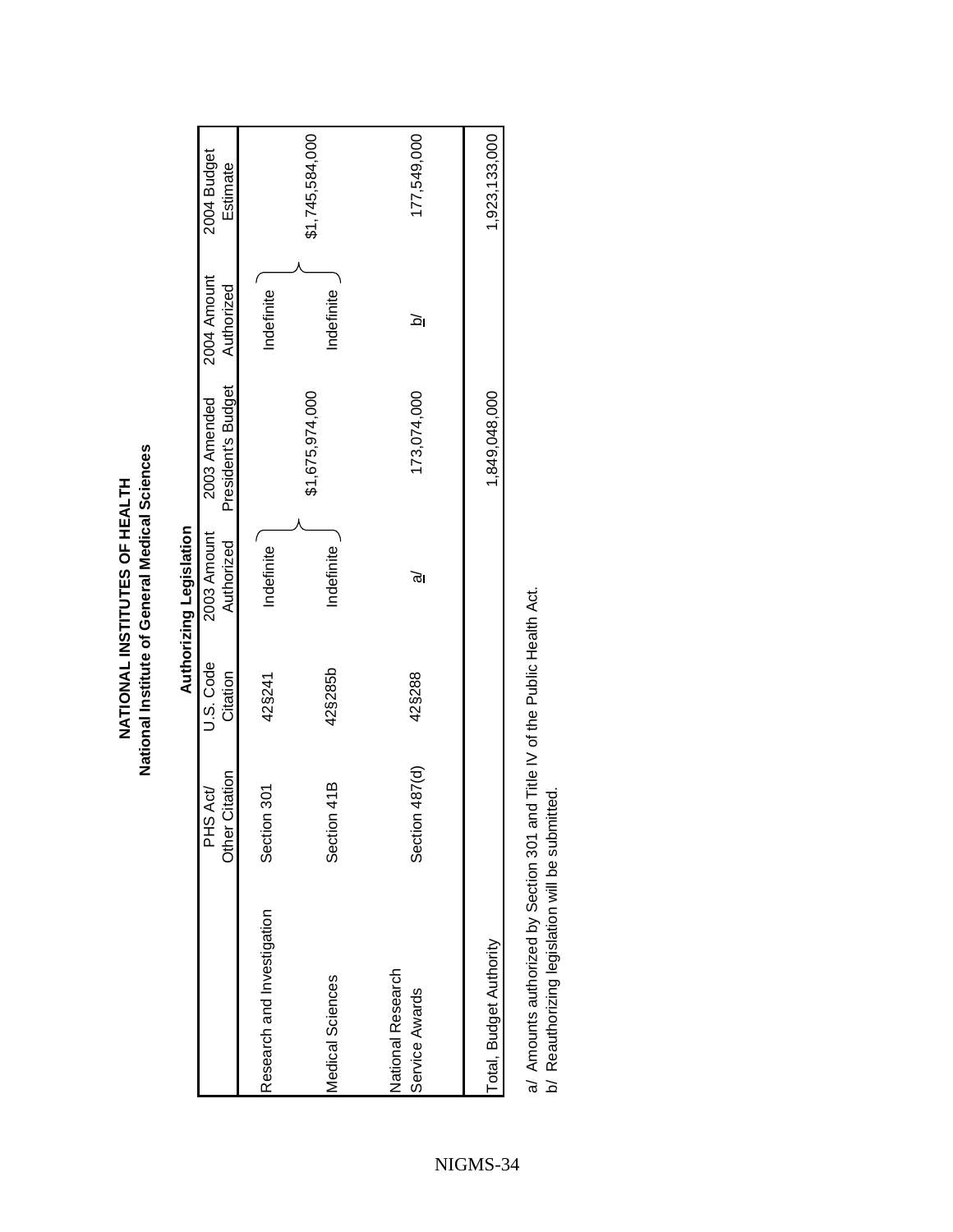<span id="page-34-0"></span>

|            |                        | <b>Appropriations History</b> |                |                     |
|------------|------------------------|-------------------------------|----------------|---------------------|
| Fiscal     | <b>Budget Estimate</b> | House                         | Senate         |                     |
| Year       | to Congress            | Allowance                     | Allowance      | 1/<br>Appropriation |
| 2/<br>1995 | \$882,189,000          | \$877,113,000                 | \$877,113,000  | \$876,889,000 3/    |
| 1996       | 907,674,000 2/         | 946,971,000                   | 897,465,000 2/ | 946,971,000         |
| Rescission |                        |                               |                | (75,000)            |
| 1997       | 936,573,000 2/         | 1,003,772,000                 | 953,214,000 2/ | 998,387,000 4/      |
| 1998       | 992,032,000 2/         | 1,047,963,000                 | 1,058,969,000  | 1,065,947,000       |
| 1999       | 1,111,439,000 2/5      | 1,150,840,000                 | 1,197,825,000  | 1,197,825,000       |
| Rescission |                        |                               |                | (799,000)           |
| 2000       | 1,194,068,000 2/       | 1,298,551,000                 | 1,352,843,000  | 1,361,668,000       |
| Rescission |                        |                               |                | (7,248,000)         |
| 2001       | 1,389,492,000 2/       | 1,548,313,000                 | 1,554,176,000  | 1,535,823,000       |
| Rescission |                        |                               |                | (125,000)           |
| 2002       | 1,720,206,000 2/       | 1,706,968,000                 | 1,753,465,000  | 1,725,263,000       |
| Rescission |                        |                               |                | (124,000)           |
| 2003       | 1,874,243,000          |                               |                |                     |
| 2004       | 1,923,133,000          |                               |                |                     |

1/ Reflects enacted supplementals, rescissions, and reappropriations. 2/ Excludes funds for HIV/AIDS research activities consolidated in the NIH Office of AIDS Research.

3/ Excludes enacted administrative reductions of \$227,000.

4/ Excludes enacted administrative reductions of \$83,000.

5/ Reflects a decrease of \$3,447,000 for the budget amendment for bioterrorism.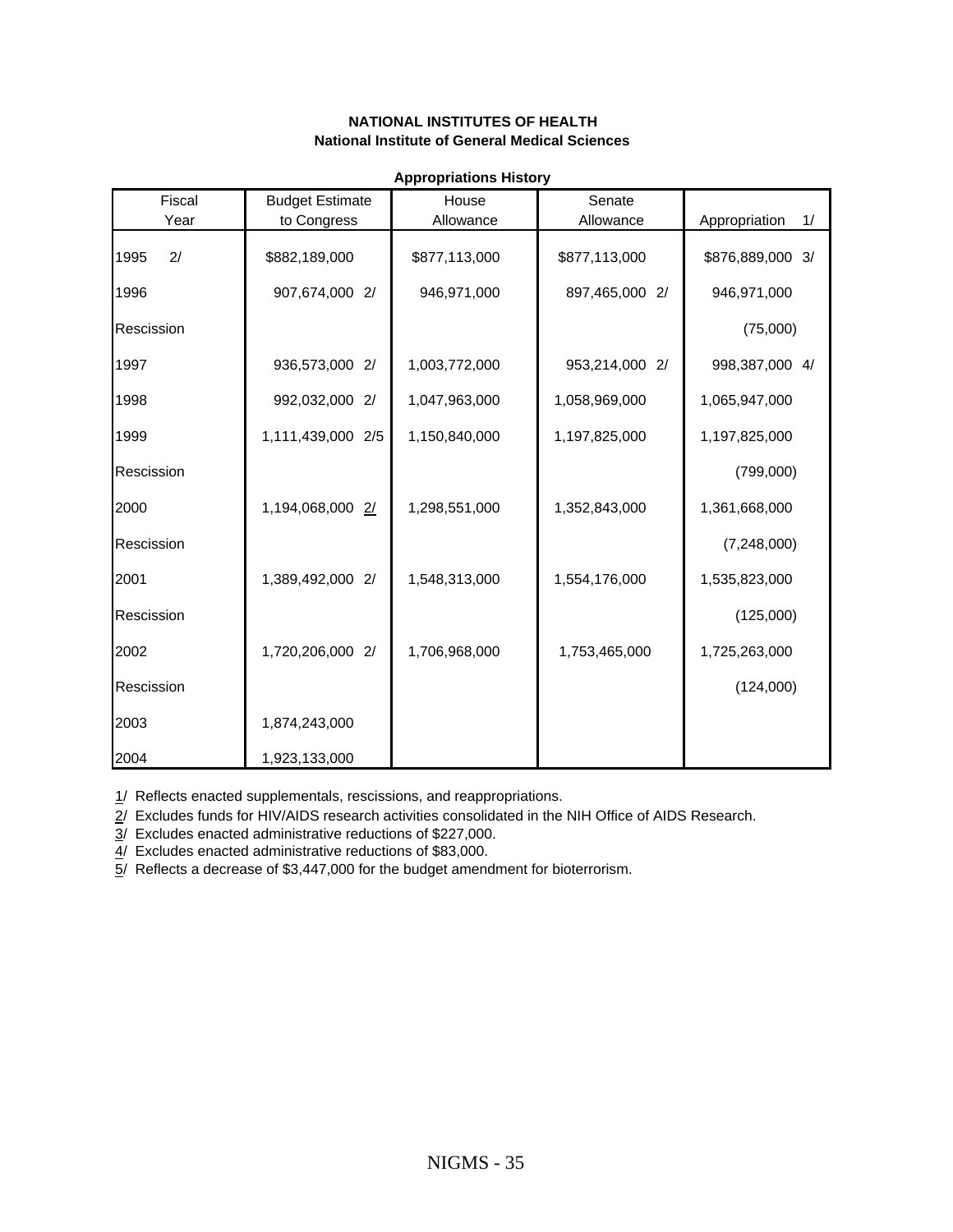<span id="page-35-0"></span>

|                                                                       |                      | FY 2003                 |                     |  |
|-----------------------------------------------------------------------|----------------------|-------------------------|---------------------|--|
| OFFICE/DIVISION                                                       | FY 2002<br>Actual    | Amended<br>Pres. Budget | FY 2004<br>Estimate |  |
| Office of the Director                                                | 14                   | 15                      | 15                  |  |
| Office of Scientific Review                                           | 14                   | 14                      | 14                  |  |
| Office of Adminstrative Management                                    | 31                   | 31                      | 31                  |  |
| <b>Division of Extramural Activities</b>                              | 38                   | 38                      | 38                  |  |
| Genetic and Developmental<br><b>Biology Division</b>                  | 13                   | 13                      | 13                  |  |
| Pharmacology, Physiology, and<br><b>Biological Chemistry Division</b> | 32                   | 32                      | 29                  |  |
| Cell Biology and Biophysics Division                                  | 14                   | 14                      | 14                  |  |
| <b>Bioinformatics and Computational</b><br><b>Biology Center</b>      | 1                    | 1                       | 1                   |  |
| Minority Opportunities in Research<br>Division                        | 8                    | 8                       | 8                   |  |
| Total                                                                 | 165                  | 166                     | 163                 |  |
| FTEs supported by funds from<br>Cooperative Research and              |                      |                         |                     |  |
| <b>Development Agreements</b>                                         | (0)                  | (0)                     | (0)                 |  |
| <b>FISCAL YEAR</b>                                                    |                      | Average GM/GS Grade     |                     |  |
| 2000<br>2001<br>2002                                                  | 11.2<br>10.7<br>10.7 |                         |                     |  |
| 2003<br>2004                                                          |                      | 10.7<br>10.7            |                     |  |

#### **Detail of Full-Time Equivalent Employment (FTEs)**